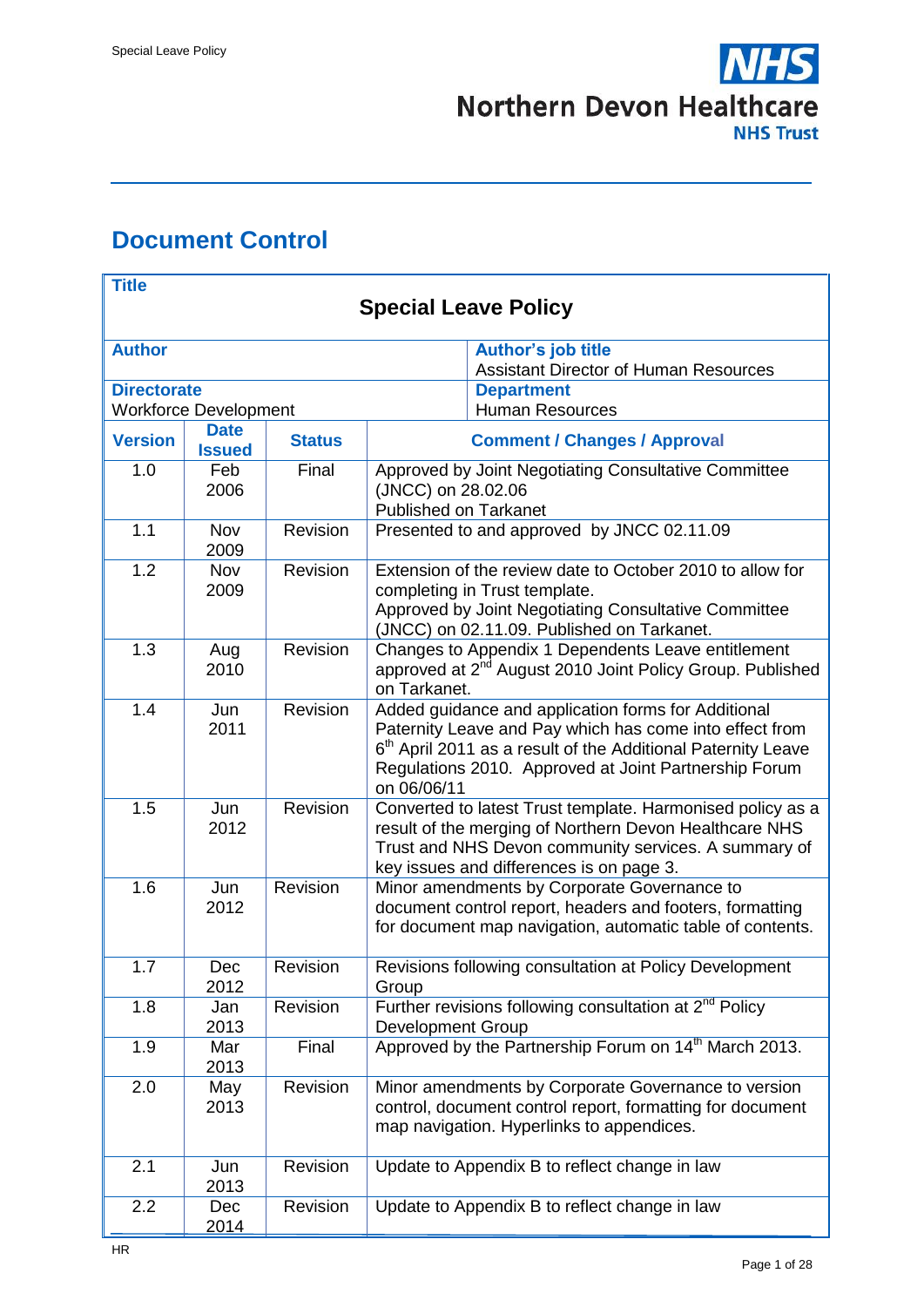| 3.0                                                               | Aug<br>2015                                                                               | Revision                                                     |                    |               |                                              | Removal of references to Paternity, Adoption and Parental<br>Leave etc. as removed to new Family Leave Policy. Re-<br>naming appendixes as numbers not letters. |
|-------------------------------------------------------------------|-------------------------------------------------------------------------------------------|--------------------------------------------------------------|--------------------|---------------|----------------------------------------------|-----------------------------------------------------------------------------------------------------------------------------------------------------------------|
| 3.1                                                               | Jan                                                                                       | Final                                                        |                    |               |                                              | Final review and incorporation of amendments as agreed                                                                                                          |
|                                                                   | 2016                                                                                      |                                                              |                    |               |                                              | at Pay & Reward Group in September 2015.                                                                                                                        |
| 3.2                                                               | Mar<br>2019                                                                               | Final                                                        |                    |               | Pay & Reward Group in March 2019.            | Minor amendments to job titles made following review at                                                                                                         |
|                                                                   |                                                                                           |                                                              |                    |               |                                              | In April-21 Governance Committee it was agreed that this                                                                                                        |
| 3.3                                                               | June<br>2021                                                                              | <b>Extension</b>                                             | 2022.              |               |                                              | document would have extended due dates until 31st May                                                                                                           |
| <b>Main Contact</b>                                               |                                                                                           |                                                              |                    |               |                                              |                                                                                                                                                                 |
| Tim Robinson, Assistant Director of HR<br><b>Tel: Direct Dial</b> |                                                                                           |                                                              |                    |               |                                              |                                                                                                                                                                 |
|                                                                   | Suite 4, Chichester House                                                                 |                                                              |                    |               | <b>Tel: Internal</b>                         |                                                                                                                                                                 |
|                                                                   | North Devon District Hospital                                                             |                                                              |                    | <b>Email:</b> |                                              |                                                                                                                                                                 |
| <b>Raleigh Park</b>                                               |                                                                                           |                                                              |                    |               |                                              |                                                                                                                                                                 |
| Barnstaple, EX31 4JB                                              |                                                                                           |                                                              |                    |               |                                              |                                                                                                                                                                 |
| <b>Lead Director</b>                                              |                                                                                           |                                                              |                    |               |                                              |                                                                                                                                                                 |
| Director of People                                                |                                                                                           |                                                              |                    |               |                                              |                                                                                                                                                                 |
|                                                                   | <b>Superseded Documents</b>                                                               |                                                              |                    |               |                                              |                                                                                                                                                                 |
|                                                                   | <b>NDHT Special Leave policy</b>                                                          |                                                              |                    |               |                                              |                                                                                                                                                                 |
|                                                                   | NHS Devon Special Leave policy<br>NHS Devon Family, Domestic & Compassionate Leave policy |                                                              |                    |               |                                              |                                                                                                                                                                 |
| NHS Devon Parental Leave policy                                   |                                                                                           |                                                              |                    |               |                                              |                                                                                                                                                                 |
| NHS Devon Paternity/ Maternity Support Leave policy               |                                                                                           |                                                              |                    |               |                                              |                                                                                                                                                                 |
|                                                                   |                                                                                           | NHS Devon Adoption Leave policy                              |                    |               |                                              |                                                                                                                                                                 |
| <b>Issue Date</b>                                                 |                                                                                           |                                                              | <b>Review Date</b> |               |                                              | <b>Review Cycle</b>                                                                                                                                             |
| <b>June 2021</b>                                                  |                                                                                           |                                                              | May 2022           |               |                                              | Extension                                                                                                                                                       |
|                                                                   |                                                                                           | <b>Consulted with the following stakeholders: (list all)</b> |                    |               |                                              |                                                                                                                                                                 |
| $\bullet$                                                         | <b>Infection Control</b>                                                                  |                                                              |                    |               |                                              |                                                                                                                                                                 |
| $\bullet$                                                         |                                                                                           | <b>Medicines Management</b>                                  |                    |               |                                              |                                                                                                                                                                 |
| $\bullet$                                                         |                                                                                           | <b>Equality &amp; Diversity Lead</b>                         |                    |               |                                              |                                                                                                                                                                 |
| $\bullet$                                                         | Staff-side                                                                                |                                                              |                    |               |                                              |                                                                                                                                                                 |
| $\bullet$                                                         |                                                                                           | Pay & Reward Sub-Group                                       |                    |               |                                              |                                                                                                                                                                 |
| $\bullet$                                                         | <b>Executive Team</b>                                                                     |                                                              |                    |               |                                              |                                                                                                                                                                 |
|                                                                   |                                                                                           | <b>Approval and Review Process</b>                           |                    |               |                                              |                                                                                                                                                                 |
|                                                                   |                                                                                           | Partnership Forum                                            |                    |               |                                              |                                                                                                                                                                 |
| $\bullet$                                                         |                                                                                           | Pay & Reward Sub-Group                                       |                    |               |                                              |                                                                                                                                                                 |
|                                                                   | <b>Local Archive Reference</b>                                                            |                                                              |                    |               |                                              |                                                                                                                                                                 |
| G:\HR\Policies                                                    |                                                                                           |                                                              |                    |               |                                              |                                                                                                                                                                 |
| <b>Local Path</b>                                                 |                                                                                           |                                                              |                    |               |                                              |                                                                                                                                                                 |
| <b>HR Policies Folder</b>                                         |                                                                                           |                                                              |                    |               |                                              |                                                                                                                                                                 |
| <b>Filename</b>                                                   |                                                                                           |                                                              |                    |               |                                              |                                                                                                                                                                 |
|                                                                   | <b>Special Leave Policy</b>                                                               |                                                              |                    |               |                                              |                                                                                                                                                                 |
|                                                                   |                                                                                           | <b>Policy categories for Trust's internal</b>                |                    |               |                                              | <b>Tags for Trust's internal website (Bob)</b>                                                                                                                  |
| <b>website (Bob)</b>                                              |                                                                                           |                                                              |                    |               |                                              | Compassionate Leave, Public and Civic                                                                                                                           |
| Personnel and Development, Human                                  |                                                                                           |                                                              |                    |               | Leave, Jury Service, Time off for dependents |                                                                                                                                                                 |
|                                                                   | Resources, Harmonised                                                                     |                                                              |                    |               |                                              | leave, Funeral, Paternity, Adoption, Parental,                                                                                                                  |
|                                                                   |                                                                                           |                                                              |                    |               |                                              | IVF, Public duties, Court witness, Carers                                                                                                                       |
|                                                                   | leave                                                                                     |                                                              |                    |               |                                              |                                                                                                                                                                 |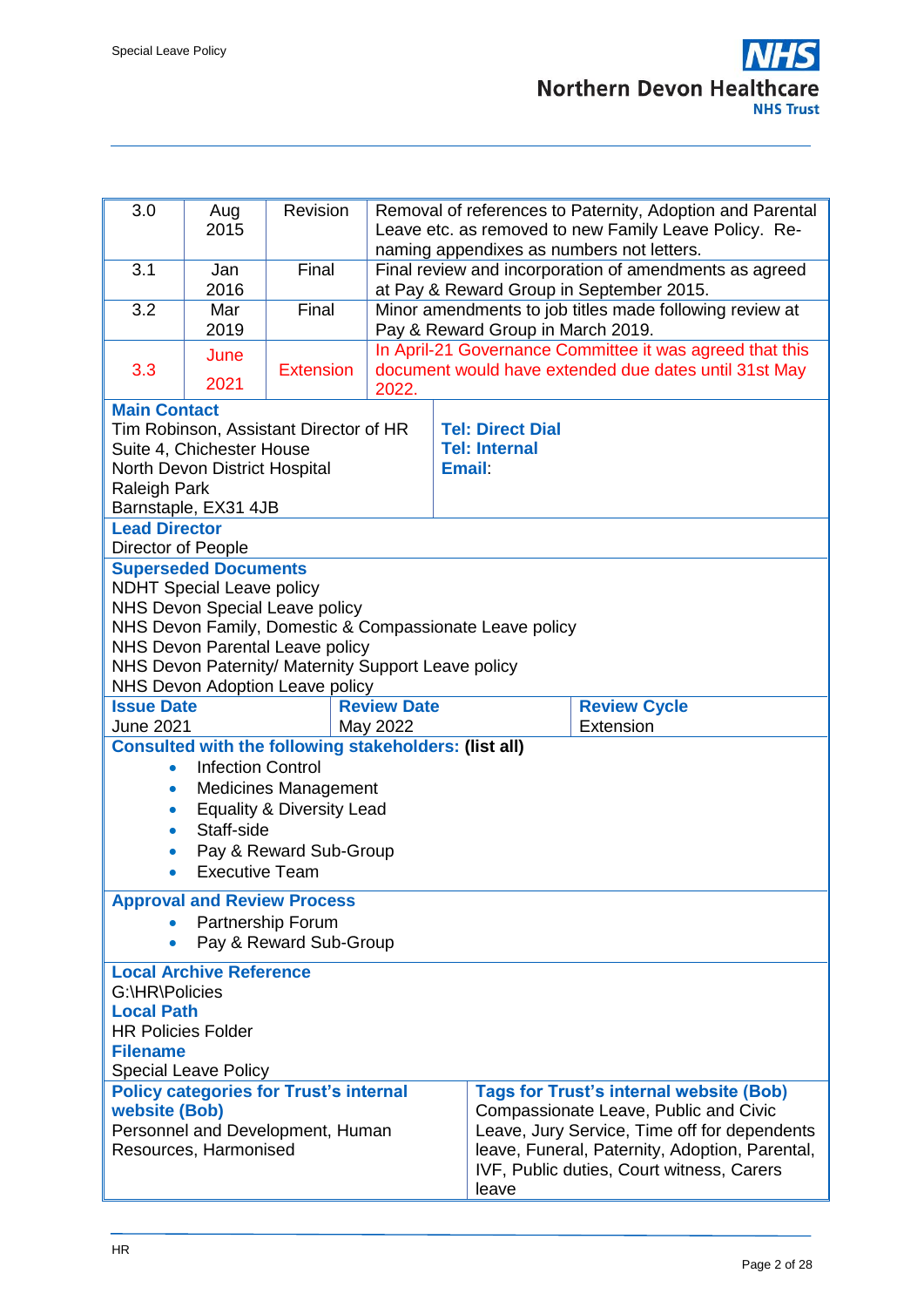#### $\overline{\bm S}$  $\boldsymbol{\mathsf{\Gamma}}$ **Northern Devon Healthcare NHS Trust**

# **CONTENTS**

| 1. |                                                                                  |  |
|----|----------------------------------------------------------------------------------|--|
| 2. |                                                                                  |  |
| 3. |                                                                                  |  |
| 4. |                                                                                  |  |
| 5. |                                                                                  |  |
| 6. |                                                                                  |  |
| 7. |                                                                                  |  |
| 8. |                                                                                  |  |
| 9. |                                                                                  |  |
|    |                                                                                  |  |
|    |                                                                                  |  |
|    |                                                                                  |  |
|    |                                                                                  |  |
|    |                                                                                  |  |
|    |                                                                                  |  |
|    | Appendix 7: Appeal against decision regarding special paid leave application  27 |  |
|    |                                                                                  |  |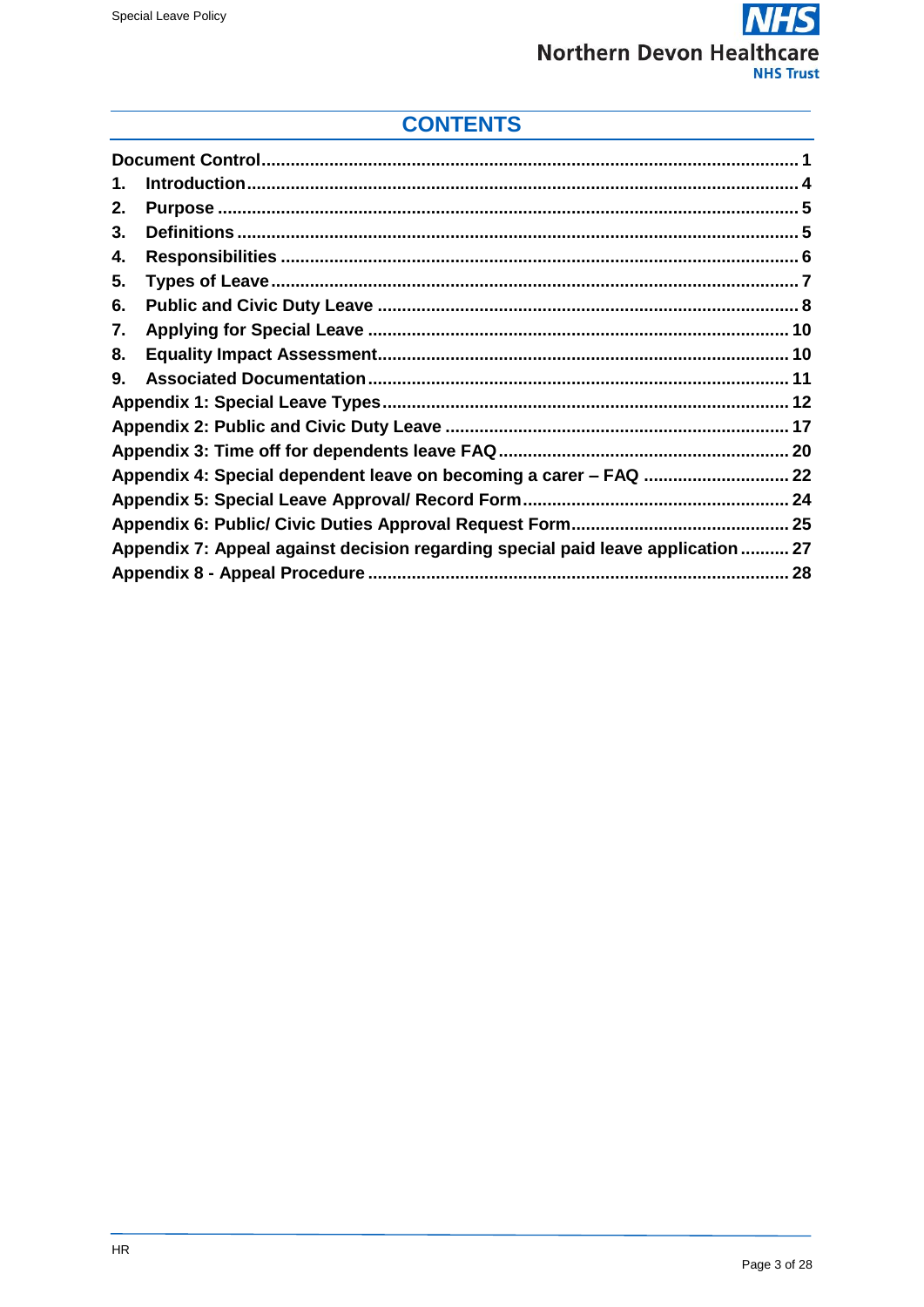## <span id="page-3-0"></span>**1. Introduction**

This document sets out Northern Devon Healthcare NHS Trust's system for Special Leave. It provides a robust framework to ensure a consistent approach across the whole organisation, and supports our statutory duties.

All employees, irrespective of their length of service, whether they work fulltime or part-time or are employed on a permanent or fixed term basis have the statutory right to take a 'reasonable' amount of unpaid time off to take 'necessary' action to deal with particular situations affecting them and/or their dependents.

#### **1.1. Scope**

This policy applies to all employees of the Trust and relates to time off, whether that time is paid or unpaid, and covers different types of Special Leave including Public and Civic Duty Leave.

Please refer to the relevant policies on the Trust intranet for information about:

- Career/Employment Breaks
- Family leave including IVF, Maternity, Paternity, Adoption and Parental Leave including "Shared Parental Leave" and time off to accompany a pregnant woman to ante natal appointments etc.
- Annual Leave
- Study Leave
- Sickness Absence including Medical Suspension
- Inclement weather

It is recommended that, where appropriate, flexible working options are considered alongside this policy.

#### **1.2. Consideration**

All Special Leave must be subject to the needs of the service although requests for such leave will not be unreasonably refused. Requests for special leave will be given serious consideration by managers and all employees will be treated fairly and consistently across the Trust.

Time off provisions cannot be so prescriptive that every eventuality is catered for. The provisions outlined in this policy set reasonable arrangements for normal circumstances. Managers may, however, be faced with exceptional or extenuating circumstances, which may require additional time off beyond the provisions outlined in this policy.

Managers and/or employees should seek advice from the Human Resources Department where requests for special or unpaid leave fall outside this policy.

#### **1.3. Public and Civic Duties**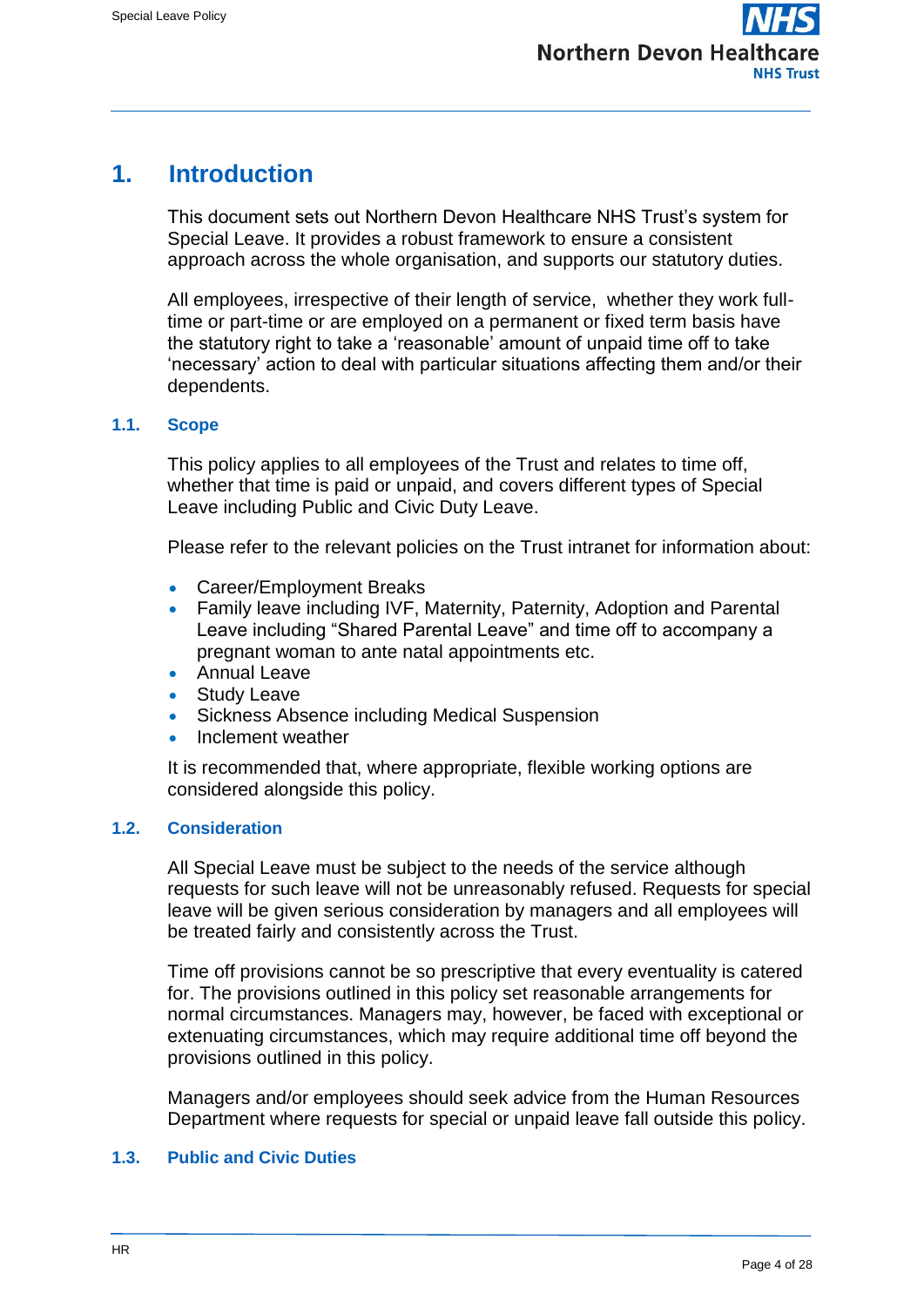

The Trust recognises that it has a civic responsibility to allow employees to undertake public and civic duties or to be part of the volunteer reserve forces. The Trust accepts and wishes to support the granting of some paid leave to undertake such duties, however, the Trust's priority must be to use its resources in the most effective way in order to provide the best possible patient care.

## <span id="page-4-0"></span>**2. Purpose**

The policy provides guidance for both employees and their managers. The aim of this policy is to assist employees to balance the demands of domestic and work responsibilities at times of urgent and unforeseen need or to take time off through the provision of paid and/or unpaid leave, according to circumstances.

# <span id="page-4-1"></span>**3. Definitions**

## **Definition of Paid Leave**

**3.1.** For the purpose of this policy, paid leave is defined as the equivalent payment to that which would have applied had the employee been on annual leave.

The employee will receive normal full pay (as if they were on annual leave) for all agreed periods of absence taken under this policy unless otherwise specifically stated as being unpaid leave. If, in the course of such duties, the employee receives payment other than for travel and subsistence (e.g. jury service), they must declare the payment to their line manager and agree to its deduction from their salary.

## **Definition of Working Day for the Purpose of Arranging Meetings, Providing Documentation and for Appeal Procedures**

**3.2.** For the purposes of the timescales relating to arranging meetings, providing documentation and for appeal procedures within this Policy, the expression 'working day' refers to Monday through Friday and does not include Saturdays or Sundays.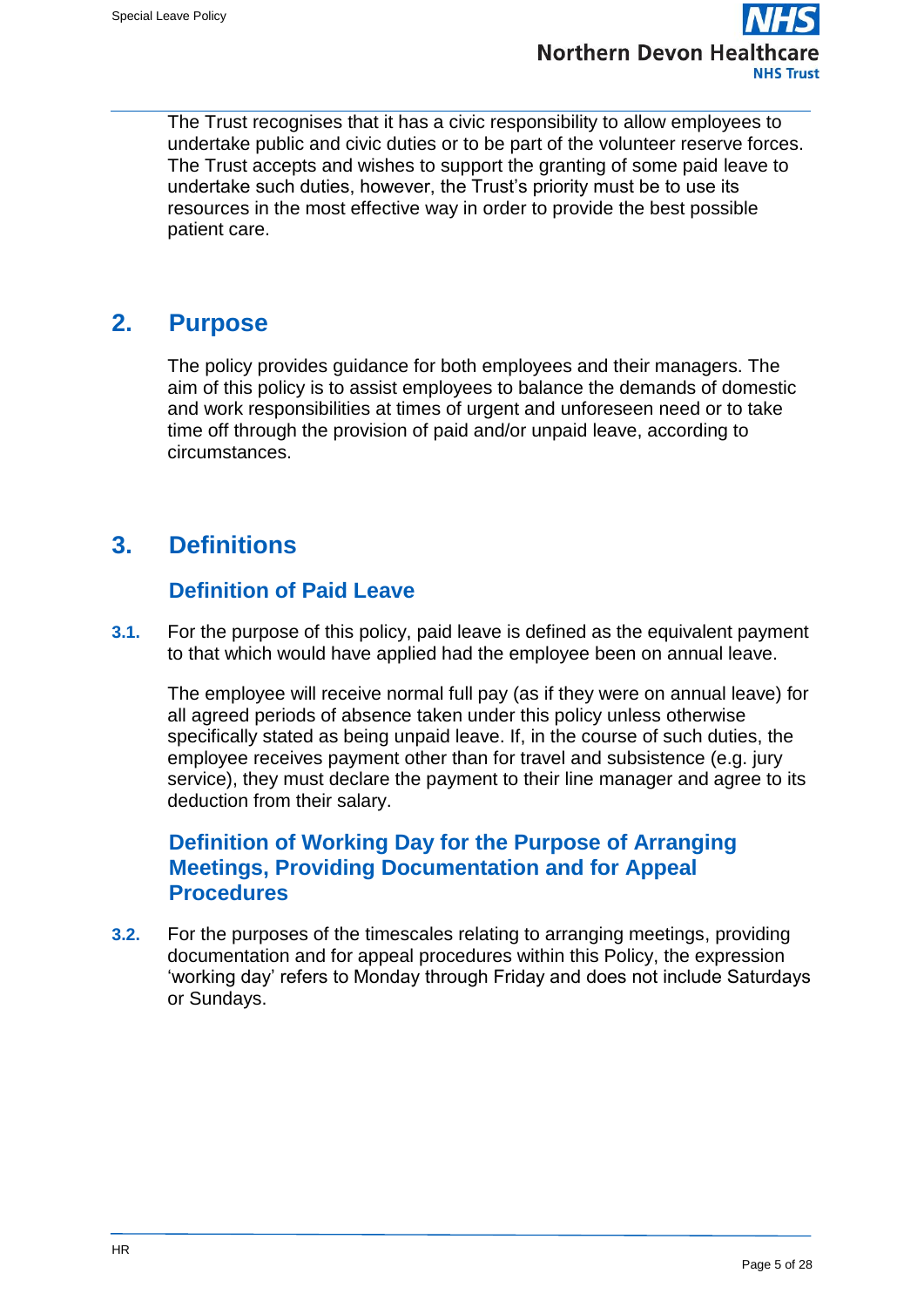# <span id="page-5-0"></span>**4. Responsibilities**

## **Role & Responsibilities of the Chief Executive**

**4.1.** The Chief Executive has the overall responsibility for all matters of Human Resources and ensuring that all mechanisms are in place for the overall implementation, monitoring and revision of this Policy. The Chief Executive has nominated the Director of People as lead for all Human Resources matters.

## **Role & Responsibilities of the Human Resources Department**

**4.2.** It is the role of the Human Resources Directorate/HR Operations Team to ensure that employees and line managers receive appropriate advice and guidance in the implementation of this policy. HR can provide advice on procedural matters to any party with regards to the implementation of this Policy. The Directorate is also responsible for providing assurance that this policy has been adhered to in safeguarding the Trust against claims for constructive dismissal.

## **Role & Responsibilities of Managers**

Managers have responsibility for ensuring that requests for special leave are dealt with compassionately, fairly, consistently, sensitively and speedily and on the basis that no genuine requests will be unreasonably refused.

Managers are strongly advised to seek advice from the HR department regarding difficult or complex situations.

In determining applications for special leave, managers must take into account the circumstances of the individual, the length of time being requested and the needs of the service, particularly where absence is likely to be prolonged. All requests, whether verbal or written should be dealt with promptly and the decision confirmed in writing to the employee concerned using the appropriate form as attached at Appendix 5 or Appendix 6).

If the request is to be refused, the manager should arrange to meet the employee as soon as possible to outline the reasons for this decision. The employee, if they wish, may be accompanied by a trade union representative or workplace colleague at this meeting. The decision should be recorded using the form provided and a copy provided to the employee.

Any such meeting should, wherever possible, take place within 5 working days of receiving the request and written confirmation of the outcome of the meeting should be sent within 5 working days and no longer than 7 working days of this meeting.

It is essential that all special leave is recorded accurately and managers must ensure that adequate records are kept of requests for special leave together with details of, and reasons for, the decisions made in response to any requests.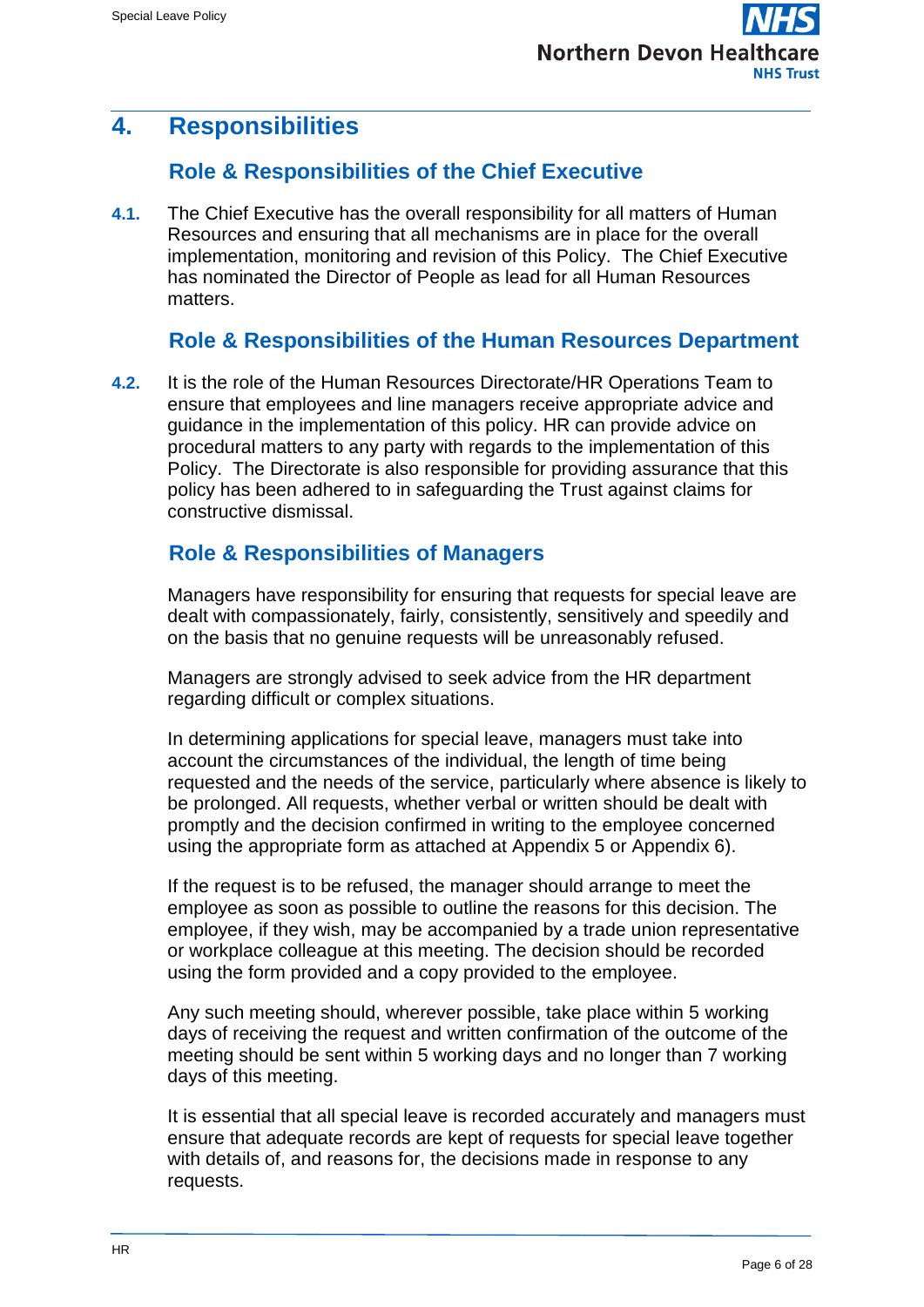

Managers must ensure that all payroll documents such as Change of Circumstances forms and any Monthly Staff Attendance Record Sheets etc. for payroll or rota purposes are completed promptly in relation to special leave. The details of the reason and duration of the special leave granted, together with whether it is to be paid or unpaid must be included on the Change of Circumstances form sent to payroll and a copy must be retained in the employee's personal file.

Where the special leave is unpaid, it is the manager's responsibility to ensure that a change of circumstances form is completed and submitted to payroll promptly, detailing the period for which the pay should be stopped and the type of special leave being taken. If the Payroll department is not informed of this change, it could result in the employee being overpaid which the employee will then be required to re-pay.

Managers must also ensure that employees on long-term special leave are consulted on any key management decisions affecting the Trust, their department or themselves, during their absence.

In the case of Compassionate Leave Managers may wish to consider referrals to Occupational Health counselling services as appropriate.

## **Role & Responsibilities of Employees**

**4.3.** All employees have a duty to use the provisions available for special leave responsibly and sensibly. Any abuse of the special leave policy could lead to disciplinary action being taken. Employees also have an obligation to follow the procedures laid down in this policy for requesting special leave.

Where an overpayment occurs, employees have a duty to report any overpayment in a timely manner to their line manager and repay any overpayment over a reasonable and agreed time period.

In relation to time off for dependents employees are expected to keep disruption to their role to a minimum and aim to cause as little disruption to the Trust services as possible.

In the case of Compassionate Leave employees may wish to consider selfreferral to Occupational Health counselling services or request their manager to make a referral for them to Occupational Health

# <span id="page-6-0"></span>**5. Types of Leave**

Special Leave options for employees are indicated below together with the relevant appendix which also includes the definition, the considerations of managers when authorising Special Leave, whether the leave is entitled to be paid or not and how to apply for and record the Special Leave.

Special Leave (see Appendix 1):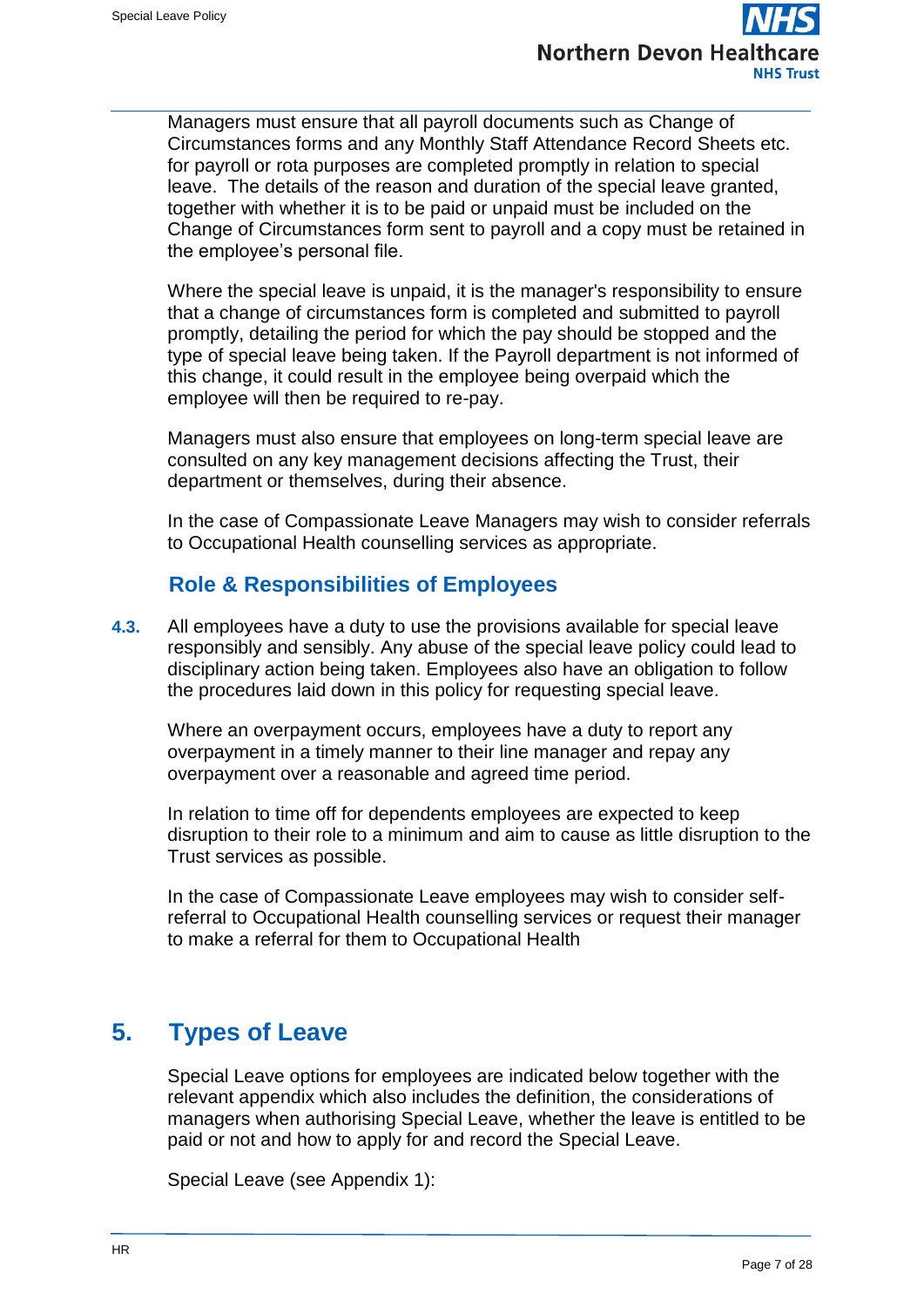

- 1. Emergency time off to care for dependents
- 2. Special dependent leave on becoming a carer
- 3. Compassionate leave (Bereavement/ Serious or Terminal illness/ Emergency admission)
- 4. Funeral of work colleague
- 5. Exceptional/ Domestic leave
- 6. Unpaid leave e.g. additional annual leave without pay
- 7. Gender Re-assignment

Public and Civil Duty Leave (see Appendix 2):

- 8. Leave for public duties
- 9. Jury Service
- 10.Appearing in court as a witness
- 11.Leave for training with the armed or cadet forces

## <span id="page-7-0"></span>**6. Public and Civic Duty Leave**

Employees have a legal right to reasonable unpaid time off to attend public duties and the legal right applies to employees who are a:

- Member of a Statutory Tribunal
- **Magistrate**
- Local councillor
- Member of an NHS Trust
- Member of a Prison Visitor Committee
- Lay visitor to a police station
- Member of a managing body for a school or education establishment

Wherever possible, public duties should be undertaken outside of the Individual's normal working hours. The Trust will, if necessary, extend the legal right to reasonable unpaid time off to attend public duties to reasonable paid time off. Managers, when deciding whether to approve paid leave for public and civic duties, will need to take into consideration:

- How much time off is required overall to perform the duties
- How much time off the employee had already been permitted for this purpose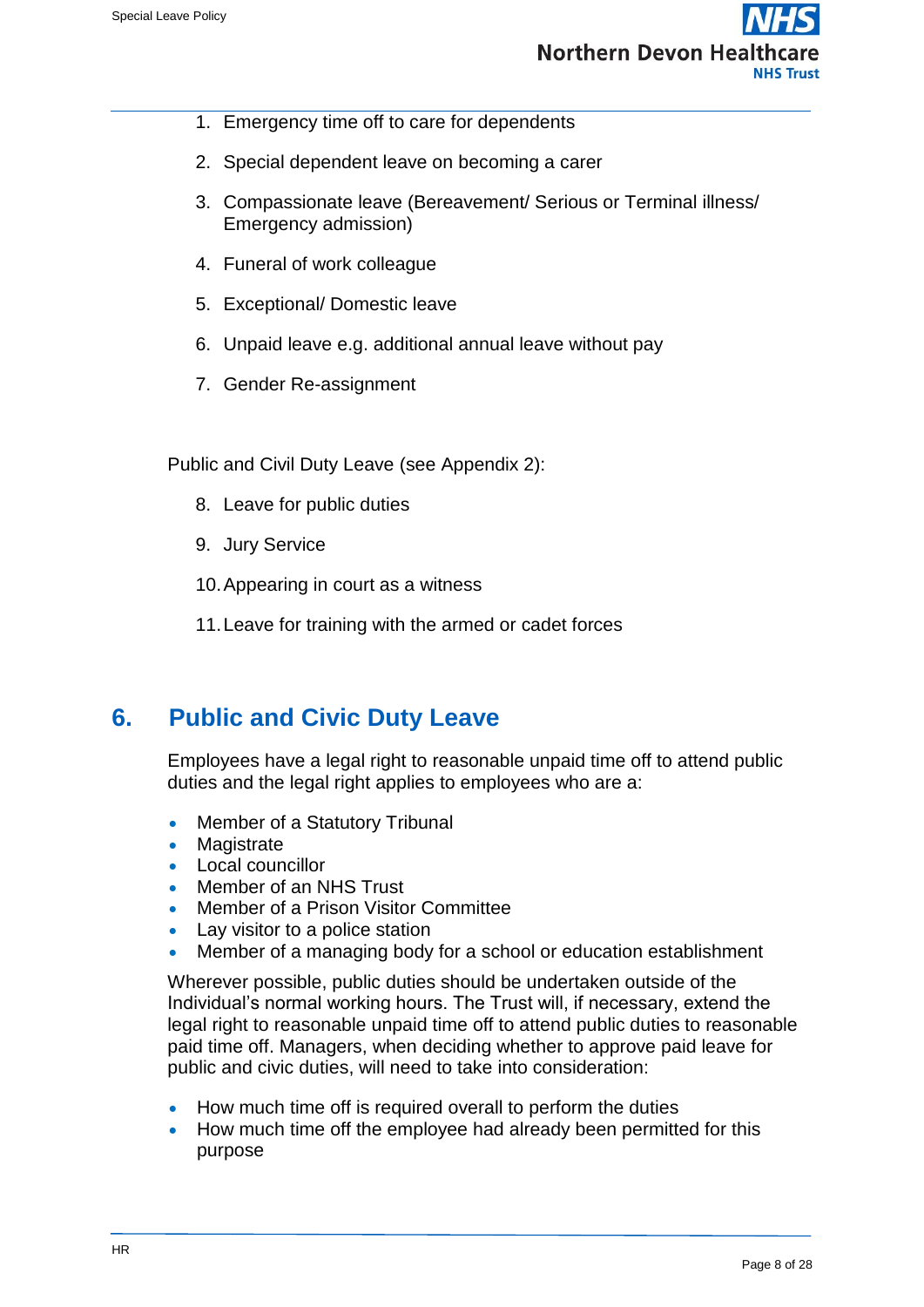

- The current needs of the service and the impact on the Trust's ability to provide the service in the employee's absence
- Whether the activity is reasonable in relation to the employee's role

Before committing to the above duties, the employee must discuss the practicalities of this with their manager in relation to their ability to fulfil their employment. The individual should only proceed to take on the above duties with the written agreement of their manager, using the form provided (see Appendix 6).

#### **Jury Service and Attendance at Court as a Witness**

The Trust is obliged to provide employees with time off to attend jury service or to attend court as a witness. Although there is no legal requirement for this to be paid leave, the Trust will ensure that employees are paid in accordance with the definition set out in Section 3.1 above.

Where loss of earnings can be claimed from the Court, these should be claimed by the employee and reimbursed by the employee to the Trust. The reason for this is that there are statutory limits on the earnings a Court will reimburse and this will not always cover an employee's normal wage. Therefore to ensure employees are not financially disadvantaged or have any break in payment when undertaking these important public duties, the Trust will pay employees as normal and offset any earnings payments received by the employee against this.

Employees cannot continue to claim their normal pay from the Trust and keep earnings reimbursed by the Court. This will amount to fraud and could lead to criminal prosecution as well as disciplinary sanctions. Employees are, however, entitled to retain any payments made by the Court for travel or subsistence expenses.

Where Jury Service is anticipated to last beyond two weeks it is essential that the employee or their line manager contact the HR Operations Team to identify the most appropriate way forward with regards to salary payment for the duration of the Jury Service.

Employees can make a personal representation to the Court for Jury service to be postponed but the employer cannot do this on their behalf and cannot compel the employee to make any such representation. If an employee is summonsed for jury service this will be explained in the information provided to them with their summons.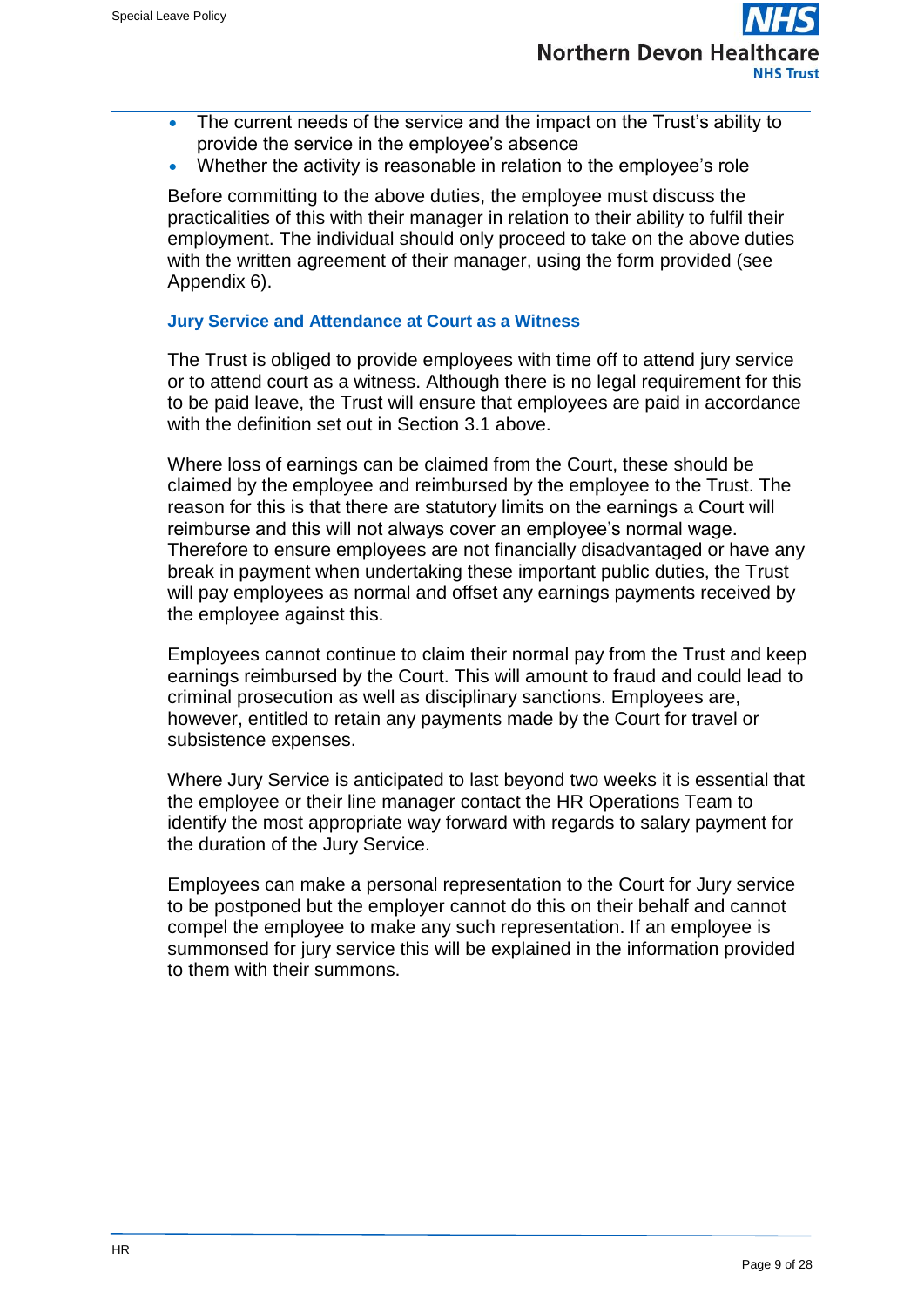# <span id="page-9-0"></span>**7. Applying for Special Leave**

Any application for special leave when the employee knows the leave requirements in advance, should be made to the employee's line manager for approval and signature using the form at Appendix 5 or Appendix 6. Where there is a need to apply for leave urgently and at short notice the application can be made verbally to the line manager and documentation completed retrospectively. Urgent/short notice applications by text will not normally be appropriate unless communication by text is an existing agreed method of communication within the department/service. The outcome must be confirmed in writing, along with the employee's right of appeal. The date by which any appeal must be lodged should be included in the outcome letter.

Full details of the arrangements agreed for the special leave must be included in the Change of Circumstances form submitted to payroll and copy retained on the employee's personal file.

All appeals in relation to the refusal of Special Leave for any purpose must be lodged in writing (template form attached at Appendix 7) and the appeal process will be carried out in accordance with the arrangements set out in Appendix 8 of this Policy.

# <span id="page-9-1"></span>**8. Equality Impact Assessment**

The Trust aims to design and implement services, policies and measures that meet the diverse needs of our service, population and workforce, ensuring that none are placed at a disadvantage over others. An Equality Impact Assessment Screening has been undertaken (see Appendix 9).

| <b>Group</b>              | <b>Positive</b><br><b>Impact</b> | <b>Negative</b><br><b>Impact</b> | <b>No</b><br><b>Impact</b> | <b>Comment</b> |
|---------------------------|----------------------------------|----------------------------------|----------------------------|----------------|
| Age                       |                                  |                                  | X                          |                |
| <b>Disability</b>         |                                  |                                  | X                          |                |
| Gender                    |                                  |                                  | X                          |                |
| Gender Reassignment       | X                                |                                  |                            |                |
| Human Rights (rights      |                                  |                                  |                            |                |
| to privacy, dignity,      |                                  |                                  |                            |                |
| liberty and non-          |                                  |                                  | X                          |                |
| degrading treatment),     |                                  |                                  |                            |                |
| marriage and civil        |                                  |                                  |                            |                |
| partnership               |                                  |                                  |                            |                |
| Pregnancy                 |                                  |                                  | X                          |                |
| Maternity and             |                                  |                                  | X                          |                |
| <b>Breastfeeding</b>      |                                  |                                  |                            |                |
| Race (ethnic origin)      |                                  |                                  | X                          |                |
| Religion (or belief)      |                                  |                                  | X                          |                |
| <b>Sexual Orientation</b> |                                  |                                  | X                          |                |

#### **Table 1:Equality Impact Assessment**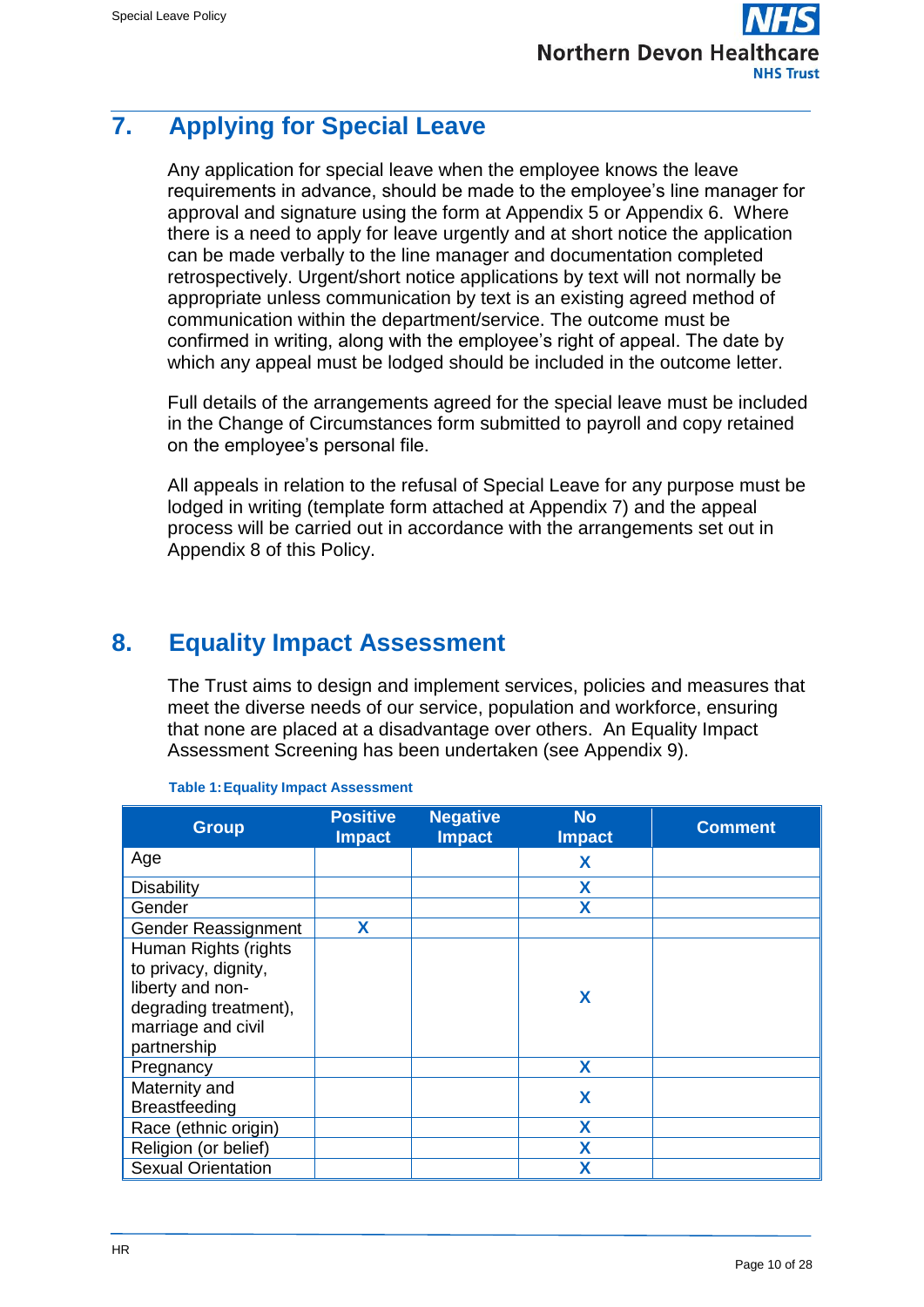

## <span id="page-10-0"></span>**9. Associated Documentation**

- Career Break Policy
- **Employment Break (NHS Devon Policy)**
- Flexible Working Policy & Procedure
- Family Leave & Pay Policy
- Maximising Attendance Policy
- Inclement Weather Policy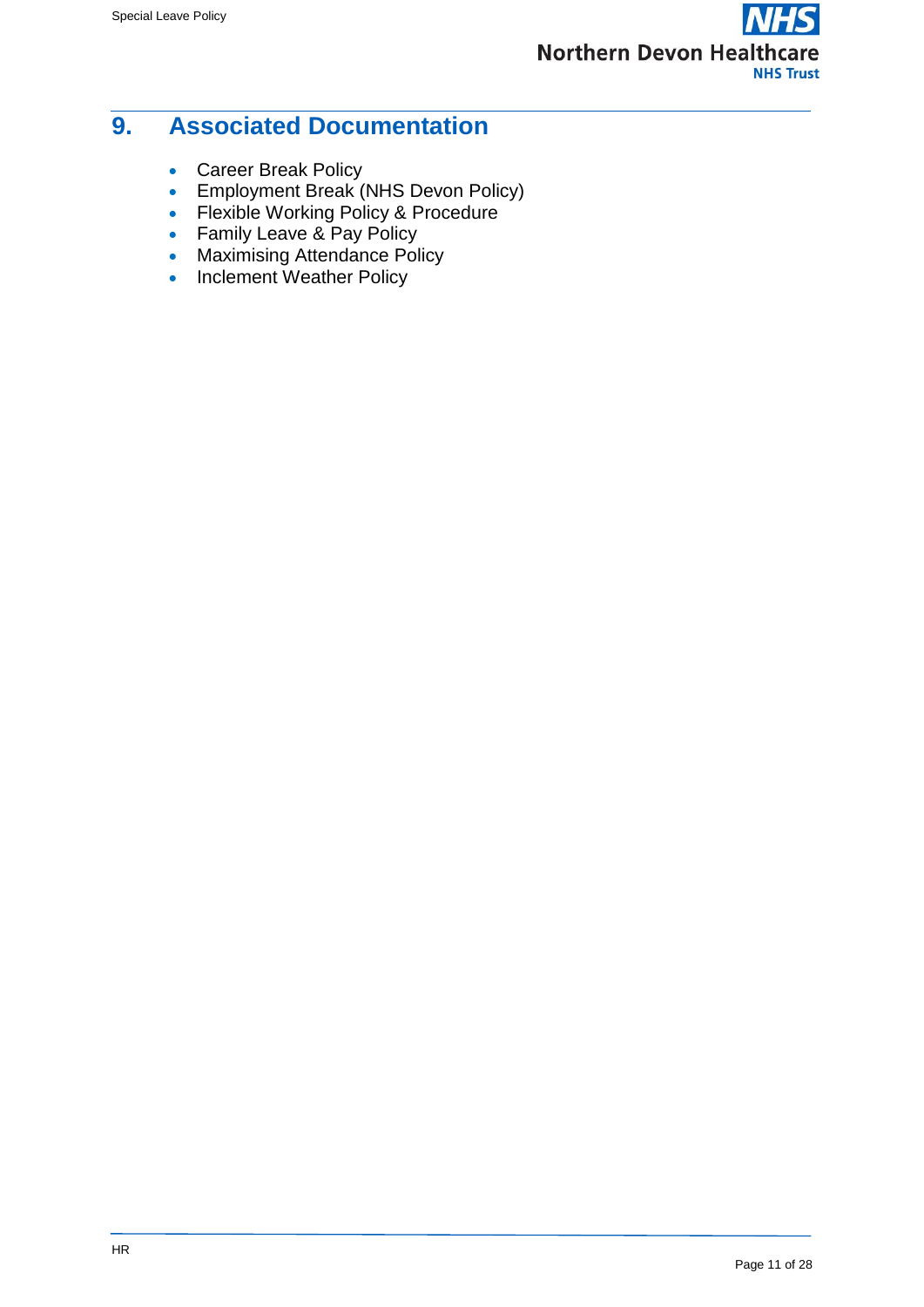

## **Appendix 1: Special Leave Types**

<span id="page-11-0"></span>

| <b>Type of Leave</b>                                                                                                                                                                                                                                                                                                                                                                                                                                                                                                                                                                                                                                                                                                                            | <b>Definition</b>                                                                                                                                                                                                                                                                                                                                                                                                     | <b>Duration and whether</b><br>paid or unpaid                                                                                                                                                                                                                                                                                                                                                                                                           | <b>Who</b><br><b>Qualifies?</b> | <b>Application process</b>                                                                                                                                                                                                                                                                                                                                                                                                                                                                                                                                                                                                                                                     |  |  |
|-------------------------------------------------------------------------------------------------------------------------------------------------------------------------------------------------------------------------------------------------------------------------------------------------------------------------------------------------------------------------------------------------------------------------------------------------------------------------------------------------------------------------------------------------------------------------------------------------------------------------------------------------------------------------------------------------------------------------------------------------|-----------------------------------------------------------------------------------------------------------------------------------------------------------------------------------------------------------------------------------------------------------------------------------------------------------------------------------------------------------------------------------------------------------------------|---------------------------------------------------------------------------------------------------------------------------------------------------------------------------------------------------------------------------------------------------------------------------------------------------------------------------------------------------------------------------------------------------------------------------------------------------------|---------------------------------|--------------------------------------------------------------------------------------------------------------------------------------------------------------------------------------------------------------------------------------------------------------------------------------------------------------------------------------------------------------------------------------------------------------------------------------------------------------------------------------------------------------------------------------------------------------------------------------------------------------------------------------------------------------------------------|--|--|
| PLEASE NOTE: ALL SPECIAL LEAVE OPTIONS CAN BE SUPPLEMENTED BY ANNUAL LEAVE, UNPAID LEAVE OR OTHER FLEXIBLE WORKING<br>OPTIONS. PLEASE NOTE, MOST SPECIAL PAID LEAVE IS BY APPLICATION AS ARE REQUESTS TO SUPPLEMENT THIS LEAVE ANNUAL LEAVE,<br>UNPAID LEAVE OR OTHER FLEXIBLE WORKING OPTIONS. THERE MAY THEREFORE BE OCCASIONS WHERE, DUE TO SERVICE NEEDS, NOT ALL<br>THE REQUESTED LEAVE CAN BE GRANTED. SPECIAL LEAVE IS FOR EMERGENCY USE AND CANNOT BE USED FOR PLANNED APPOINTMENTS.                                                                                                                                                                                                                                                    |                                                                                                                                                                                                                                                                                                                                                                                                                       |                                                                                                                                                                                                                                                                                                                                                                                                                                                         |                                 |                                                                                                                                                                                                                                                                                                                                                                                                                                                                                                                                                                                                                                                                                |  |  |
| 1. Emergency time off to care for<br>dependents<br>The right to take time off work to deal<br>with an emergency involving someone<br>who depends on you.<br>An emergency is when someone who<br>depends on your help or care and<br>needs you:<br>to deal with an unexpected<br>disruption or breakdown in care,<br>such as a child-minder or nurse<br>failing to turn up<br>to provide help when a dependent<br>falls ill, goes into labour, is injured<br>or assaulted;<br>to make arrangements for the care<br>of a dependent who is ill or injured;<br>to deal with an incident involving<br>$\bullet$<br>an employee's child during the<br>time when the school/ carer is<br>responsible for him / her.<br>See also the FAQ at Appendix 3. | It is intended to give the carer a short time to<br>deal with unexpected / sudden emergencies<br>and make longer term arrangements.<br>It is not intended to provide time off for the<br>duration of a child's illness or recovery, nor is<br>it intended to provide time to care for<br>dependents where normal caring<br>arrangements break down. The time off<br>should be utilised to make other<br>arrangements. | Up to and not exceeding<br>3 days paid (pro rata for<br>part-time) within any<br>annual leave year.<br>Aggregated if not<br>continuous.<br>Additional unpaid leave<br>may be granted upon<br>written request. Annual<br>leave, accrued time off in<br>lieu or unpaid leave can<br>be granted at short<br>notice. Alternatively, time<br>off may be made up with<br>prior agreement of the<br>manager. Time off must<br>be made up within four<br>weeks. | All employees                   | Verbal request to line<br>manager for paid leave.<br>The manager must be<br>informed as soon as<br>possible of the situation<br>and the reasons for the<br>request. In return the<br>manager must give an<br>immediate verbal<br>response. Additional<br>unpaid leave to be<br>requested in writing to<br>the manager.<br>If you need to be off for<br>longer than you thought<br>to deal with something,<br>contact your manager<br>as soon as you can to<br>let them know why and<br>how long you might<br>need. Try to give them<br>these details in writing<br>as soon as you can.<br>Manager to complete<br>CoC and Special Leave<br>Approval/Record Form<br>(Appendix 5) |  |  |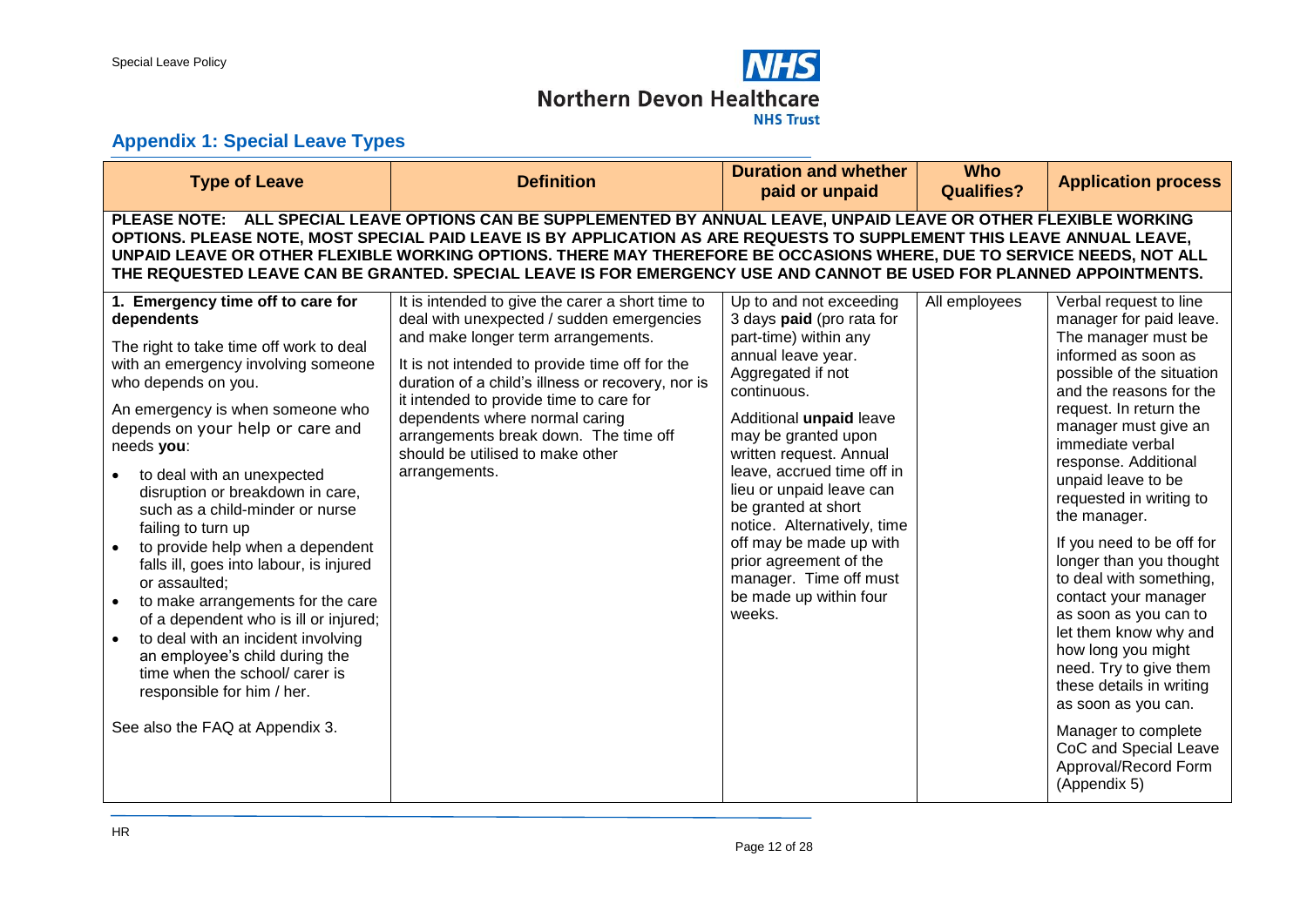

# **NHS**<br>Northern Devon Healthcare

| <b>Type of Leave</b>                                                                                                                                                                                                                                                                             | <b>Definition</b>                                                                                                                                                                                                                                                                                                                                                                                                                                                                                                                                                                                                            | NHS Irust<br><b>Duration and whether</b><br>paid or unpaid                                                                                                                                                                                                                                                                                                                                                                                                                                                                                                                                                                                                                                                              | <b>Who</b><br><b>Qualifies?</b>                                                        | <b>Application process</b>                                                                                                                                                                                                                                                                                                                                        |
|--------------------------------------------------------------------------------------------------------------------------------------------------------------------------------------------------------------------------------------------------------------------------------------------------|------------------------------------------------------------------------------------------------------------------------------------------------------------------------------------------------------------------------------------------------------------------------------------------------------------------------------------------------------------------------------------------------------------------------------------------------------------------------------------------------------------------------------------------------------------------------------------------------------------------------------|-------------------------------------------------------------------------------------------------------------------------------------------------------------------------------------------------------------------------------------------------------------------------------------------------------------------------------------------------------------------------------------------------------------------------------------------------------------------------------------------------------------------------------------------------------------------------------------------------------------------------------------------------------------------------------------------------------------------------|----------------------------------------------------------------------------------------|-------------------------------------------------------------------------------------------------------------------------------------------------------------------------------------------------------------------------------------------------------------------------------------------------------------------------------------------------------------------|
| 2. Special dependent leave on<br>becoming a carer.<br>The right to take time off work where<br>an employee unexpectedly has to take<br>on continuous long term (normally<br>more than 4 weeks) caring<br>responsibilities for someone who<br>depends on them.<br>See also the FAQ at Appendix 4. | It is hoped that the situations in which this<br>leave will be applicable will be rare. The leave<br>is designed for situations where an employee<br>is unexpectedly thrown in to a position of<br>having to provide/arrange for constant care<br>on a continuous long term basis to a<br>dependent.<br>Examples may include:-<br>Having to look after a spouse or relative who<br>has suffered a stroke and who has been<br>discharged from hospital but who needs<br>constant care at home.<br>Having to look after a child who has suffered<br>a serious accident and needs constant care<br>during their rehabilitation. | Up to and not exceeding<br>5 days paid (pro rata for<br>part-time) within an<br>annual leave year.<br>However, note that the<br>same caring event will<br>not generate a new<br>entitlement in a<br>subsequent annual leave<br>year.<br>The leave will normally<br>be taken in a single<br>block.<br>Additional unpaid leave<br>can be granted upon<br>written request, up to an<br>overall maximum of 18<br>weeks<br>NOTE: This leave cannot<br>be used in conjunction<br>with compassionate leave<br>exceeding 3 days (pro<br>rata for part-time) except<br>in the case of the death<br>of the dependent within,<br>or immediately at the end<br>of, the period of special<br>dependent leave on<br>becoming a carer. | All employees<br>with more than<br>12 months<br>continuous<br>service with the<br>NHS. | Where possible the<br>request should be in<br>writing to the line<br>manager but it is<br>recognised that in some<br>cases it will be<br>necessary for the<br>request to be made<br>verbally. The manager<br>will be responsible for<br>responding in a timely<br>manner.<br>Manager to complete<br>CoC and Special Leave<br>Approval/Record Form<br>(Appendix 5) |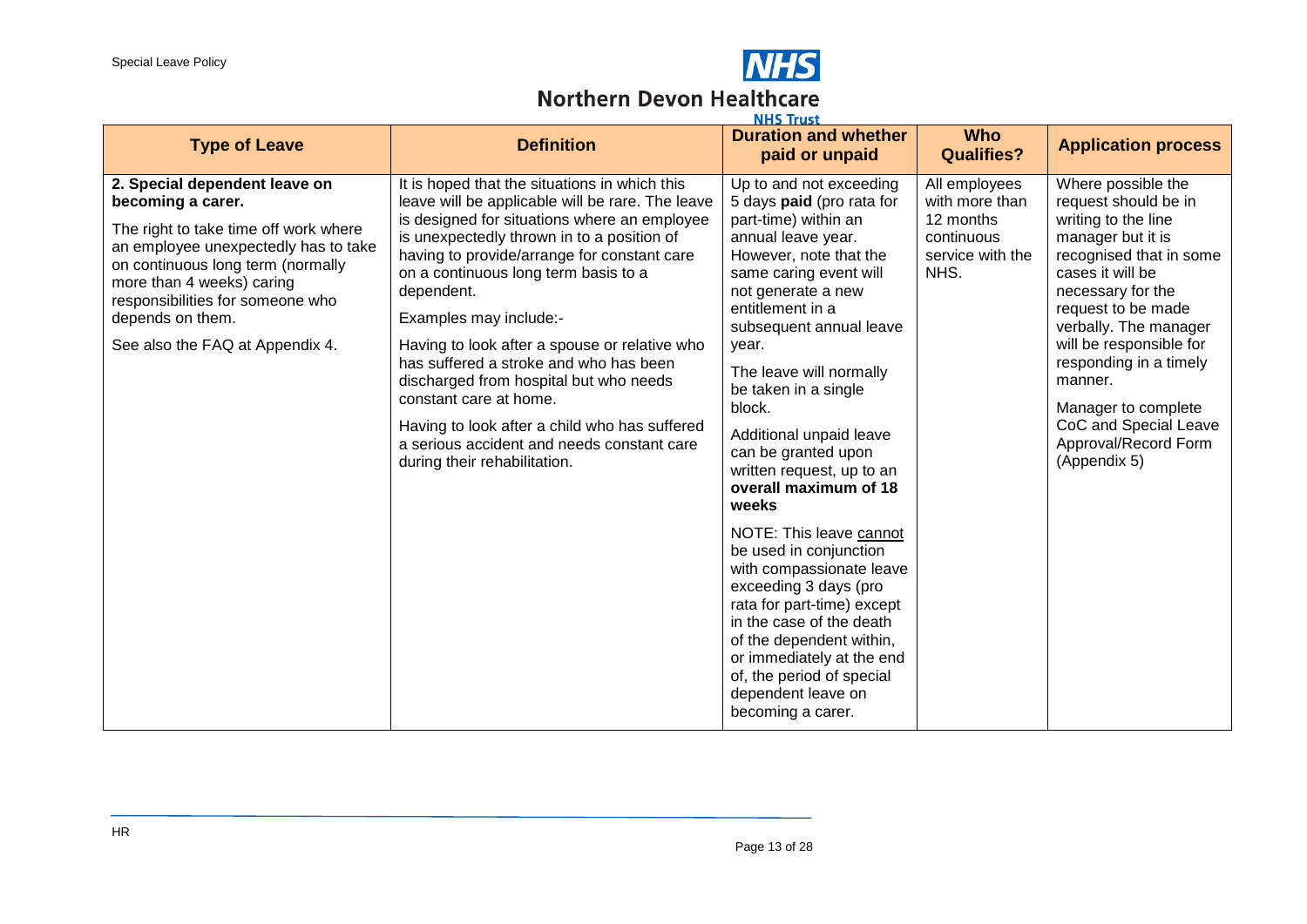

#### **Northern Devon Healthcare Washing**

| <b>Type of Leave</b>                                                                                                                                                                                                                                                                                                                                                                                                                                                                                                                                                                                                                                                                                                                                                                                                                                                                                  | <b>Definition</b>                                                                                                                                                                                                                                                                                                                                                                                                                                                                                                                                               | NHS Irust<br><b>Duration and whether</b>                                                                                                                                                                                                                                                                                                                                                                                                                                                                                                                                                                                    | <b>Who</b>                         | <b>Application process</b>                                                                                                                                                                                                                                                                                       |
|-------------------------------------------------------------------------------------------------------------------------------------------------------------------------------------------------------------------------------------------------------------------------------------------------------------------------------------------------------------------------------------------------------------------------------------------------------------------------------------------------------------------------------------------------------------------------------------------------------------------------------------------------------------------------------------------------------------------------------------------------------------------------------------------------------------------------------------------------------------------------------------------------------|-----------------------------------------------------------------------------------------------------------------------------------------------------------------------------------------------------------------------------------------------------------------------------------------------------------------------------------------------------------------------------------------------------------------------------------------------------------------------------------------------------------------------------------------------------------------|-----------------------------------------------------------------------------------------------------------------------------------------------------------------------------------------------------------------------------------------------------------------------------------------------------------------------------------------------------------------------------------------------------------------------------------------------------------------------------------------------------------------------------------------------------------------------------------------------------------------------------|------------------------------------|------------------------------------------------------------------------------------------------------------------------------------------------------------------------------------------------------------------------------------------------------------------------------------------------------------------|
| Compassionate<br>3.<br>Leave                                                                                                                                                                                                                                                                                                                                                                                                                                                                                                                                                                                                                                                                                                                                                                                                                                                                          | Short term leave to support the emotional                                                                                                                                                                                                                                                                                                                                                                                                                                                                                                                       | paid or unpaid<br>Up to and not exceeding                                                                                                                                                                                                                                                                                                                                                                                                                                                                                                                                                                                   | <b>Qualifies?</b><br>All employees | Verbal request to line                                                                                                                                                                                                                                                                                           |
| (Bereavement leave/Serious or<br>Terminal illness/<br><b>Emergency</b><br>Admission)<br>Compassionate leave will be granted in<br>the case of the death, immediate<br>impact of serious or terminal illness or<br>the emergency admission of a partner,<br>close relative or someone with whom<br>the employee has a close relationship.<br>If the impact of diagnosis of serious or<br>terminal illness, emergency admission<br>or bereavement requires longer term<br>changes to work arrangements the<br>manager should discuss this with the<br>individual and may, for example, refer<br>to the Flexible Working Policy or<br>Career/ Employment Break Policy on<br>the Trust intranet, BOB.<br>Exceptionally compassionate leave<br>may be granted for the death of a close<br>family pet. In this situation the<br>entitlement will be restricted to a<br>maximum of 2 days paid (pro rata for | and practical impact of a bereavement/<br>diagnosis of serious or terminal illness/<br>emergency admission.<br>NB - The status of the relationship does not<br>necessarily reflect the closeness of the<br>relationship and the impact of the<br>bereavement. This must be taken into<br>consideration along with;<br>the closeness of the relationship<br>$\bullet$<br>issues arising from a sudden death<br>$\bullet$<br>the extent to which the employee is<br>$\bullet$<br>involved in the funeral and support<br>arrangements<br>travelling long distances | 3 days paid (pro rata for<br>part-time) within any<br>annual leave year.<br>Aggregated if not<br>continuous. (See<br>restrictions for the death<br>of a close family pet).<br>Application for paid leave<br>of more than 3 working<br>days but not exceeding<br>the equivalent of 2<br>working weeks paid (pro<br>rata for part-time) may<br>only be granted with<br>written authorisation/<br>signature by Senior<br>Manager.<br>Additional unpaid leave<br>may be granted upon<br>written request. Annual<br>leave, accrued time off in<br>lieu or unpaid leave can<br>be granted at short<br>notice. Alternatively, time |                                    | manager for paid leave.<br>The manager must give<br>an immediate verbal<br>response.<br>Additional unpaid leave<br>to be requested in<br>writing to the manager.<br>The manger must<br>respond within 2<br>working days.<br>Manager to complete<br>CoC and Special Leave<br>Approval/Record Form<br>(Appendix 5) |
| part-time) with no facility to apply for<br>additional paid or unpaid leave.                                                                                                                                                                                                                                                                                                                                                                                                                                                                                                                                                                                                                                                                                                                                                                                                                          |                                                                                                                                                                                                                                                                                                                                                                                                                                                                                                                                                                 | off may be made up with<br>prior agreement of the<br>manager within four<br>weeks.                                                                                                                                                                                                                                                                                                                                                                                                                                                                                                                                          |                                    |                                                                                                                                                                                                                                                                                                                  |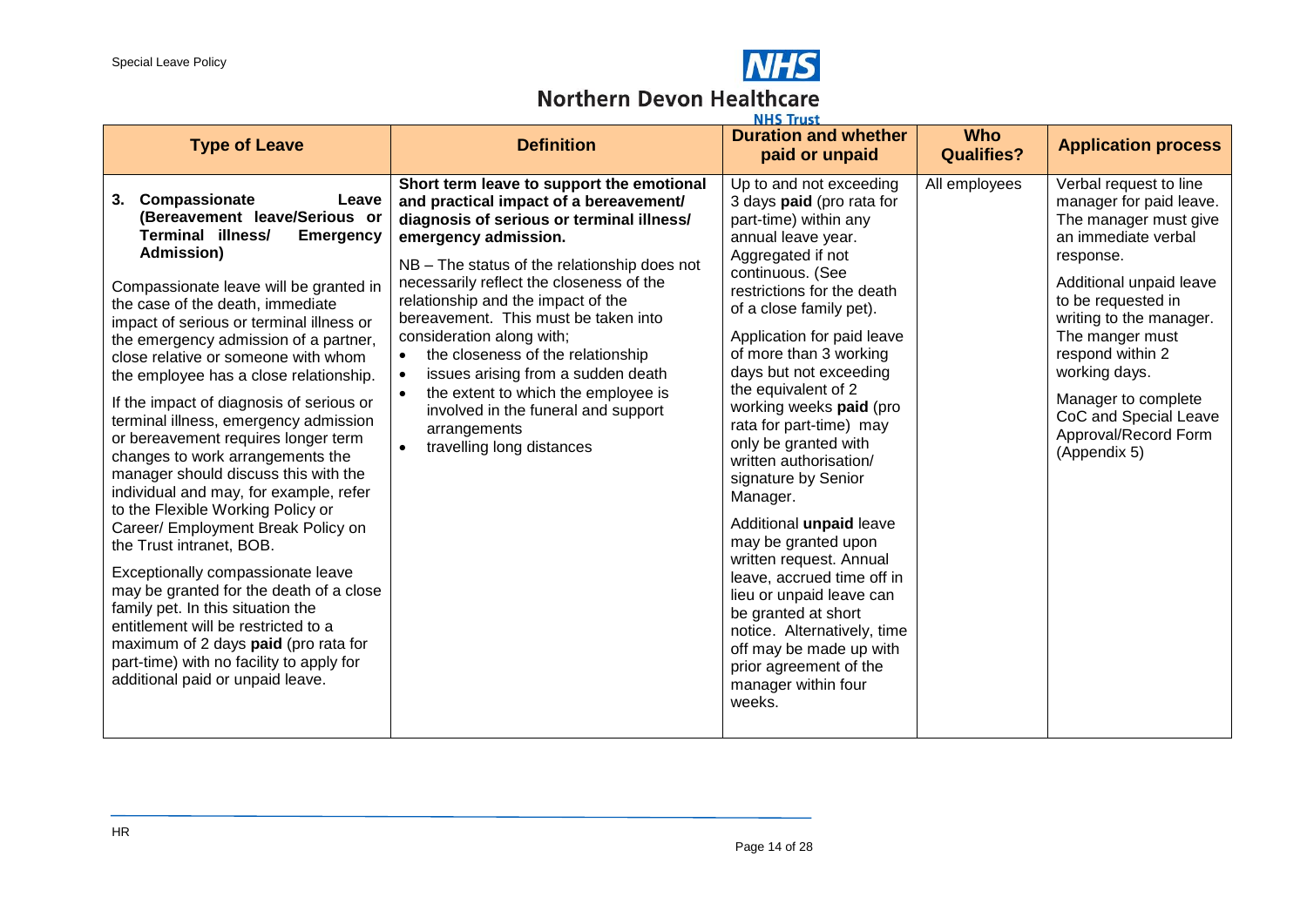

#### **Northern Devon Healthcare Washing**

| <b>Type of Leave</b>           | <b>Definition</b>                                                                                                                                                                                                                                                                                                                                                                                                      | <b>NHS Irust</b><br><b>Duration and whether</b><br>paid or unpaid                                                                                                                                                                                                                                                        | <b>Who</b><br><b>Qualifies?</b> | <b>Application process</b>                                                                                                                                                                                                                                                                                                                                                                                                                                                                                                                                                                                              |
|--------------------------------|------------------------------------------------------------------------------------------------------------------------------------------------------------------------------------------------------------------------------------------------------------------------------------------------------------------------------------------------------------------------------------------------------------------------|--------------------------------------------------------------------------------------------------------------------------------------------------------------------------------------------------------------------------------------------------------------------------------------------------------------------------|---------------------------------|-------------------------------------------------------------------------------------------------------------------------------------------------------------------------------------------------------------------------------------------------------------------------------------------------------------------------------------------------------------------------------------------------------------------------------------------------------------------------------------------------------------------------------------------------------------------------------------------------------------------------|
| 4. Funeral of work colleague   | To enable employees to attend the funeral<br>of a work colleague - impact on service<br>needs to be considered                                                                                                                                                                                                                                                                                                         | Paid travelling and<br>attendance time.                                                                                                                                                                                                                                                                                  | All employees                   | Verbal request to line<br>manager. CoC and Sp<br>Leave Approval (App 5)                                                                                                                                                                                                                                                                                                                                                                                                                                                                                                                                                 |
| 5. Exceptional/ Domestic Leave | Short term leave to support unforeseen<br>breakdown in an individual's personal<br>circumstances e.g. burglary, emergency<br>care of family pet, fire, burst water main,<br>theft or damage to vehicle.<br>This list is not exhaustive and will be decided<br>on a case by case basis with consideration<br>being given to the individual employee's<br>circumstances and needs alongside the<br>needs of the service. | Unpaid time off. It is<br>anticipated that the<br>number of occasions for<br>which this type of leave is<br>required will be minimal.<br>Annual leave or unpaid<br>leave can be granted at<br>short notice.<br>Alternatively, time off may<br>be made up with prior<br>agreement of the<br>manager within four<br>weeks. | All employees                   | Verbal request to line<br>manager for unpaid<br>leave. The manager<br>must be informed as<br>soon as possible of the<br>situation and the<br>reasons for the request.<br>In return the manager<br>must give an immediate<br>verbal response.<br>If you need to be off for<br>longer than you thought<br>to deal with something,<br>contact your manager<br>as soon as you can to<br>let them know why and<br>how long you might<br>need. Try to give them<br>these details in writing<br>as soon as you can.<br>The leave should be<br>recorded on the CoC<br>and Special Leave<br>Approval/ Record Form<br>Appendix 5. |
| 6. Unpaid leave                | Additional annual leave without pay<br>Unpaid leave can be requested in a variety of                                                                                                                                                                                                                                                                                                                                   | As agreed with line<br>manager. This will be<br>granted in line with                                                                                                                                                                                                                                                     | All employees                   | Written request to line<br>manager. Manager to<br>respond within 7 days                                                                                                                                                                                                                                                                                                                                                                                                                                                                                                                                                 |
|                                | situations ranging from extended holidays to                                                                                                                                                                                                                                                                                                                                                                           |                                                                                                                                                                                                                                                                                                                          |                                 |                                                                                                                                                                                                                                                                                                                                                                                                                                                                                                                                                                                                                         |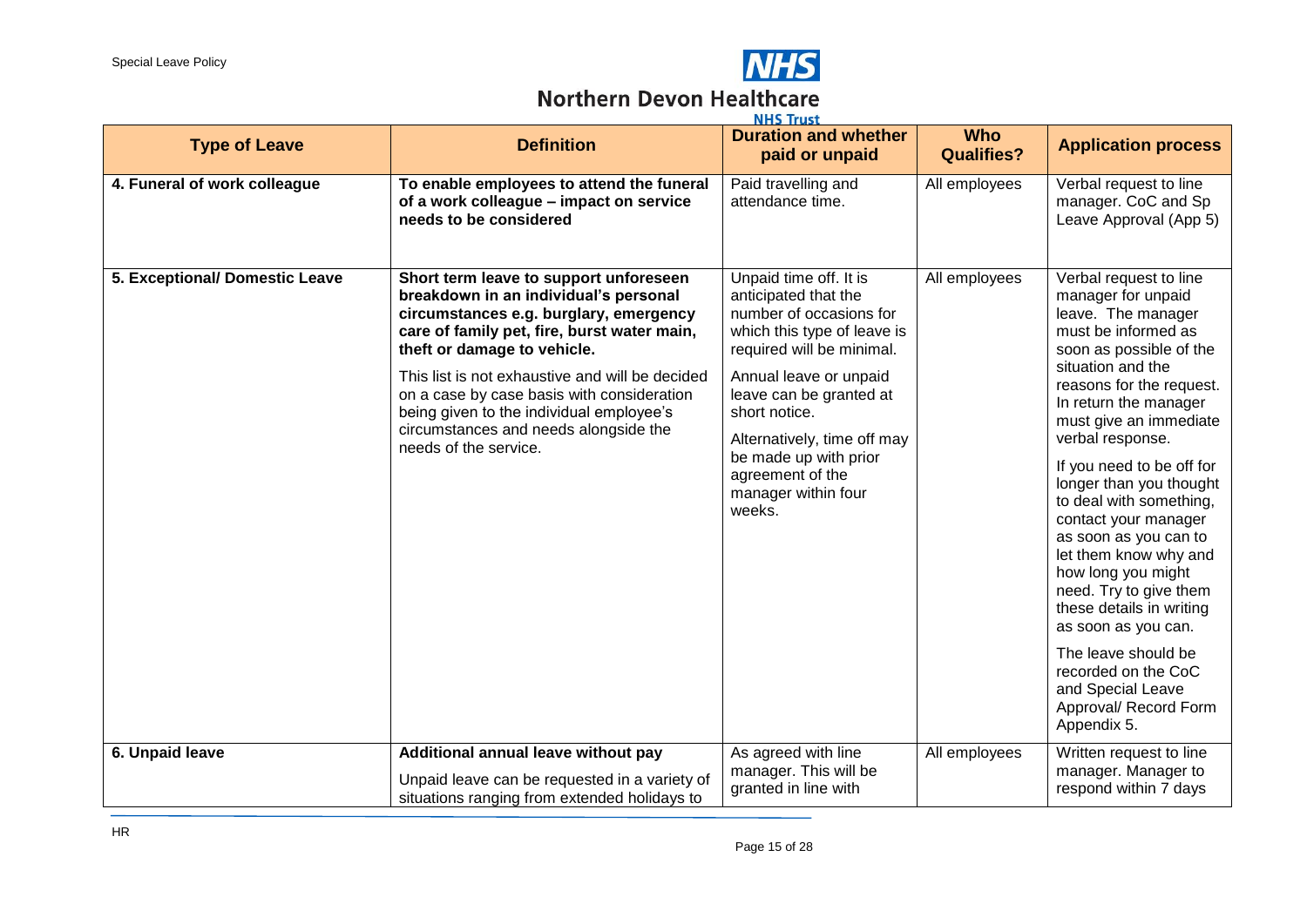

# **NHS**<br>Northern Devon Healthcare

| <b>NHS Irust</b>        |                                                                                                                     |                                                                                                                                                                                                                                                                                                                                                                                                                                                                                      |                                 |                                                                               |  |  |
|-------------------------|---------------------------------------------------------------------------------------------------------------------|--------------------------------------------------------------------------------------------------------------------------------------------------------------------------------------------------------------------------------------------------------------------------------------------------------------------------------------------------------------------------------------------------------------------------------------------------------------------------------------|---------------------------------|-------------------------------------------------------------------------------|--|--|
| <b>Type of Leave</b>    | <b>Definition</b>                                                                                                   | <b>Duration and whether</b><br>paid or unpaid                                                                                                                                                                                                                                                                                                                                                                                                                                        | <b>Who</b><br><b>Qualifies?</b> | <b>Application process</b>                                                    |  |  |
|                         | undertaking a domestic project to taking time<br>to come to terms with the break-up of a long<br>term relationship. | service need.                                                                                                                                                                                                                                                                                                                                                                                                                                                                        |                                 | and complete CoC and<br>Special Leave Approval<br>Record Form (Appendix<br>5) |  |  |
| 7. Gender Re-assignment | To recognise employees undergoing<br>gender re-assignment will need leave to<br>attend procedures and appointments. | Gender re-assignment<br>will treated as a medically<br>required elective<br>procedure. This will<br>enable the employee to<br>access occupational sick<br>pay when undergoing<br>elective procedures or<br>when on certified sick<br>leave for recuperation<br>following a procedure.<br>Employees will also be<br>entitled to time off with<br>pay to attend Outpatient<br>appointments or other<br>required appointments as<br>part of the formal gender<br>re-assignment process. | All employees                   | In line with the sickness<br>absence policy.                                  |  |  |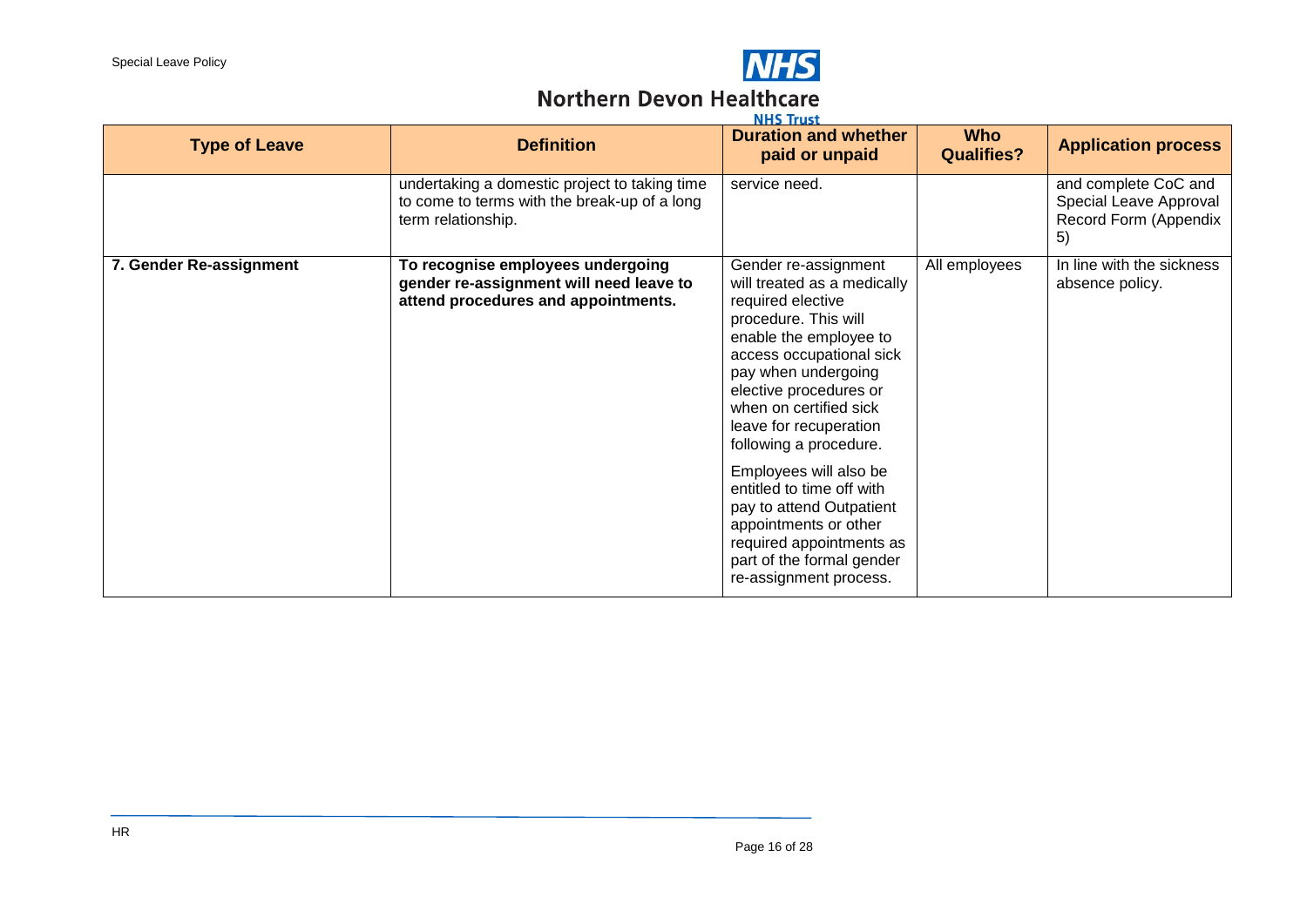

# **Appendix 2: Public and Civic Duty Leave**

<span id="page-16-0"></span>

| <b>Type of Leave</b>                                                                                                                                                                                                                                                                                             | <b>Definition</b>                                                                                                                                                                                                                                                                                                                                                                                                                                                                                                                    | <b>Duration and whether</b><br>paid or unpaid                                                                                                                                                                                                                                                                                                                                                                                                                                                                                                                                                          | <b>Who</b><br><b>Qualifies?</b> | <b>Application</b>                                                                                                                                                                                                                                                                                                                                                                                                                                                                                                                                                                                                  |
|------------------------------------------------------------------------------------------------------------------------------------------------------------------------------------------------------------------------------------------------------------------------------------------------------------------|--------------------------------------------------------------------------------------------------------------------------------------------------------------------------------------------------------------------------------------------------------------------------------------------------------------------------------------------------------------------------------------------------------------------------------------------------------------------------------------------------------------------------------------|--------------------------------------------------------------------------------------------------------------------------------------------------------------------------------------------------------------------------------------------------------------------------------------------------------------------------------------------------------------------------------------------------------------------------------------------------------------------------------------------------------------------------------------------------------------------------------------------------------|---------------------------------|---------------------------------------------------------------------------------------------------------------------------------------------------------------------------------------------------------------------------------------------------------------------------------------------------------------------------------------------------------------------------------------------------------------------------------------------------------------------------------------------------------------------------------------------------------------------------------------------------------------------|
| 8. Voluntary Leave for public duties<br>Before taking on these duties an<br>employee must discuss the<br>practicalities of this in relation to their<br>ability to fulfil their employment. The<br>individual should only proceed to take<br>on the above duties with the written<br>agreement of their manager. | <b>Voluntary Public Duties:</b><br>Justice of the Peace/Magistrate<br>Member of local authority<br>Member of National Rivers Authority<br>Member of the Broads Authority<br>Mayor<br>Member of Statutory tribunal<br>Member of an NHS Board / Body e.g. Trust<br>Boards, PCT, etc<br>Member of the managing or governing body<br>of a publicly funded educational<br>establishment e.g. a school maintained by a<br>local education authority, a grant maintained<br>school, an academy school or a higher<br>education corporation. | Leave should be taken<br>wherever possible<br>outside of working hours<br>Up to a maximum of 5<br>days paid leave per year<br>Up to an overall<br>maximum of 5 days paid<br>leave per year for any<br>combination of duties. In<br>determining the amount<br>of special leave<br>necessary, regard will be<br>given to:-<br>the needs of the<br>service; and<br>how much leave is<br>required for the<br>performance of the<br>particular duty; and<br>the amount of leave<br>already granted to<br>the employee.<br>No travelling expenses or<br>subsistence allowances<br>shall be paid by the Trust | All employees                   | Written request to line<br>manager for each<br>absence from duty<br>using Appendix 6<br>'Public/Civic Duties<br>Approval Request<br>Form'. Manager to<br>complete Special Leave<br>Record Form (Appendix<br>6)<br>An original headed<br>letter/notification<br>confirming the official<br>notice of dates will be<br>required when<br>completing a leave<br>request form.<br>Special leave<br>authorised for these<br>purposes may be taken<br>in days or half days as<br>required, but the<br>consent of the<br>employee's manager<br>must be obtained in<br>advance of each<br>absence from duty as<br>necessary. |
| 9. Jury Service                                                                                                                                                                                                                                                                                                  | <b>Jury Service</b>                                                                                                                                                                                                                                                                                                                                                                                                                                                                                                                  | Automatic entitlement to<br>paid leave for the period                                                                                                                                                                                                                                                                                                                                                                                                                                                                                                                                                  | All employees                   | As soon as the<br>individual receives                                                                                                                                                                                                                                                                                                                                                                                                                                                                                                                                                                               |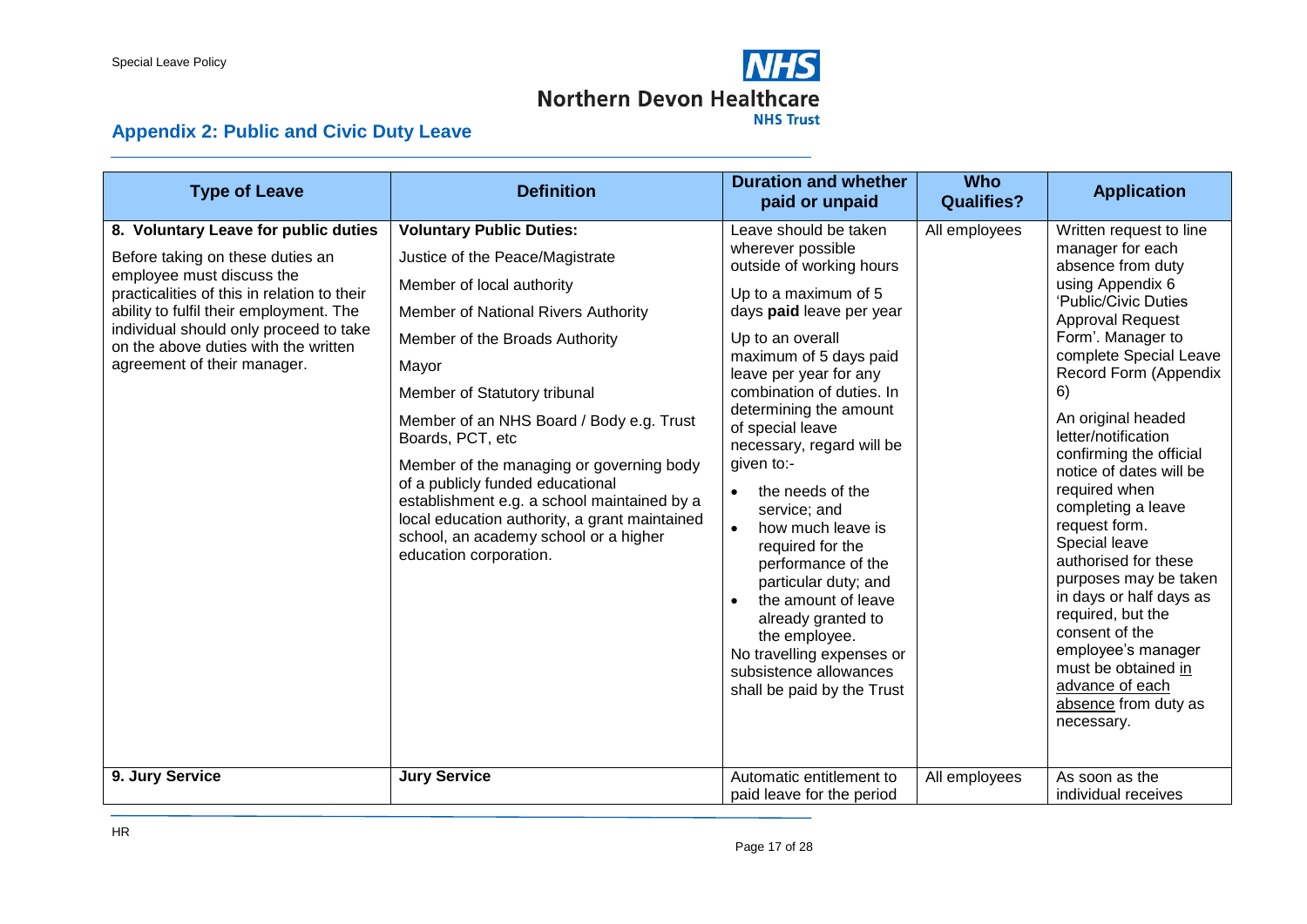

#### **Northern Devon Healthcare ALLIE TANKS**

| <b>Type of Leave</b>                                                                                                                                                                  | <b>Definition</b>                                                                                                                                                                                                                                                                                                                                                                                                                                                                                                                                                    | NND Irust<br><b>Duration and whether</b><br>paid or unpaid                                                                                                                                                                                      | <b>Who</b><br><b>Qualifies?</b>                                                    | <b>Application</b>                                                                                                                                                                    |
|---------------------------------------------------------------------------------------------------------------------------------------------------------------------------------------|----------------------------------------------------------------------------------------------------------------------------------------------------------------------------------------------------------------------------------------------------------------------------------------------------------------------------------------------------------------------------------------------------------------------------------------------------------------------------------------------------------------------------------------------------------------------|-------------------------------------------------------------------------------------------------------------------------------------------------------------------------------------------------------------------------------------------------|------------------------------------------------------------------------------------|---------------------------------------------------------------------------------------------------------------------------------------------------------------------------------------|
| Any employee summoned for jury<br>service will be given time off for that<br>purpose.                                                                                                 | If it is practicable for the employee to return to<br>work at any point during the period of jury<br>service they should do so.<br>Any compensation claimed in relation to<br>earnings must be remitted to the Trust.                                                                                                                                                                                                                                                                                                                                                | of jury service.<br>The Trust will pay a<br>normal day's pay for each<br>day attendance at court is<br>required.<br>The individual is entitled<br>to retain anything<br>received for travel and<br>subsistence from the<br>court.               |                                                                                    | notification that they are<br>required to attend jury<br>service they must<br>inform their manager<br>and provide a copy of<br>the notification letter<br>and complete Appendix<br>6. |
| 10. Attendance at Court as a witness                                                                                                                                                  | <b>Attendance at Court as a witness</b><br>The employee should always claim any<br>witness fee from the Court to which they are<br>entitled. Any witness fee received should be<br>handed over to the Trust.<br>NB - Attendance at Court by medical and<br>dental employees, as a medical or dental<br>witness, is subject to the separate provisions<br>set out in the Medical and Dental Terms and<br>Conditions of Employment.<br>If it is practicable for the employee to return to<br>work at any point during the period of jury<br>service they should do so. | Automatic entitlement to<br>paid leave where<br>attendance is either with<br>the consent of the Trust<br>or is a legal obligation.<br>The Trust will pay a<br>normal day's pay for each<br>day attendance at court is<br>required as a witness. | All employees                                                                      | Complete Appendix 6<br>for approval and record<br>by line manager.                                                                                                                    |
| 11. Leave for training with the armed<br>reserve/ cadet forces<br>The individual should only proceed to<br>take on the above duties with the<br>written agreement of their manager to | Leave to attend annual camp<br>NB - in exceptional circumstances<br>employees who are unable to arrange such<br>training to be undertaken in off duty / annual<br>leave may, at the discretion of the Executive                                                                                                                                                                                                                                                                                                                                                      | Leave should be taken<br>wherever possible<br>outside of working hours.<br>1 week's paid leave per<br>year. Additional unpaid                                                                                                                   | All employees<br>who have<br>written consent<br>from the Trust to<br>volunteer for | An original letter<br>confirming the official<br>notice of dates will be<br>required when                                                                                             |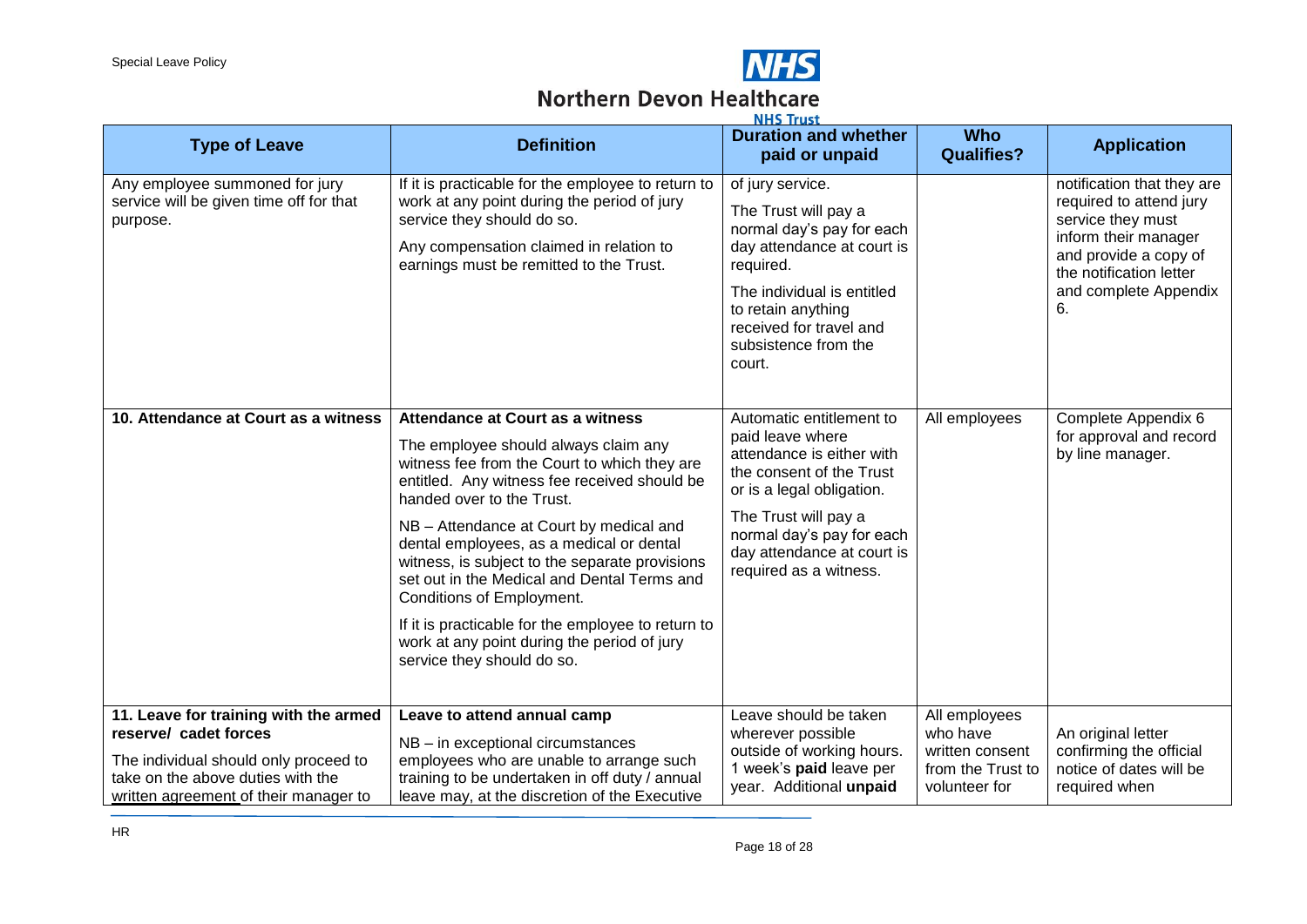

#### **Northern Devon Healthcare Washing**

| <b>Type of Leave</b>                                       | <b>Definition</b>                                                                                                                                                                                                                                                                                             | <b>NHS Irust</b><br><b>Duration and whether</b><br>paid or unpaid | <b>Who</b><br><b>Qualifies?</b> | <b>Application</b>    |
|------------------------------------------------------------|---------------------------------------------------------------------------------------------------------------------------------------------------------------------------------------------------------------------------------------------------------------------------------------------------------------|-------------------------------------------------------------------|---------------------------------|-----------------------|
| allow due consideration of fulfilling their<br>employment. | Directors, be granted special leave with pay,<br>for this purpose.<br>In the event of call-up employees must<br>produce the official documentation for their<br>manager. During any subsequent leave of<br>absence, which will be unpaid, the<br>individual's contract of employment will<br>remain in force. | leave may be granted<br>upon request.                             | service                         | completing Appendix 6 |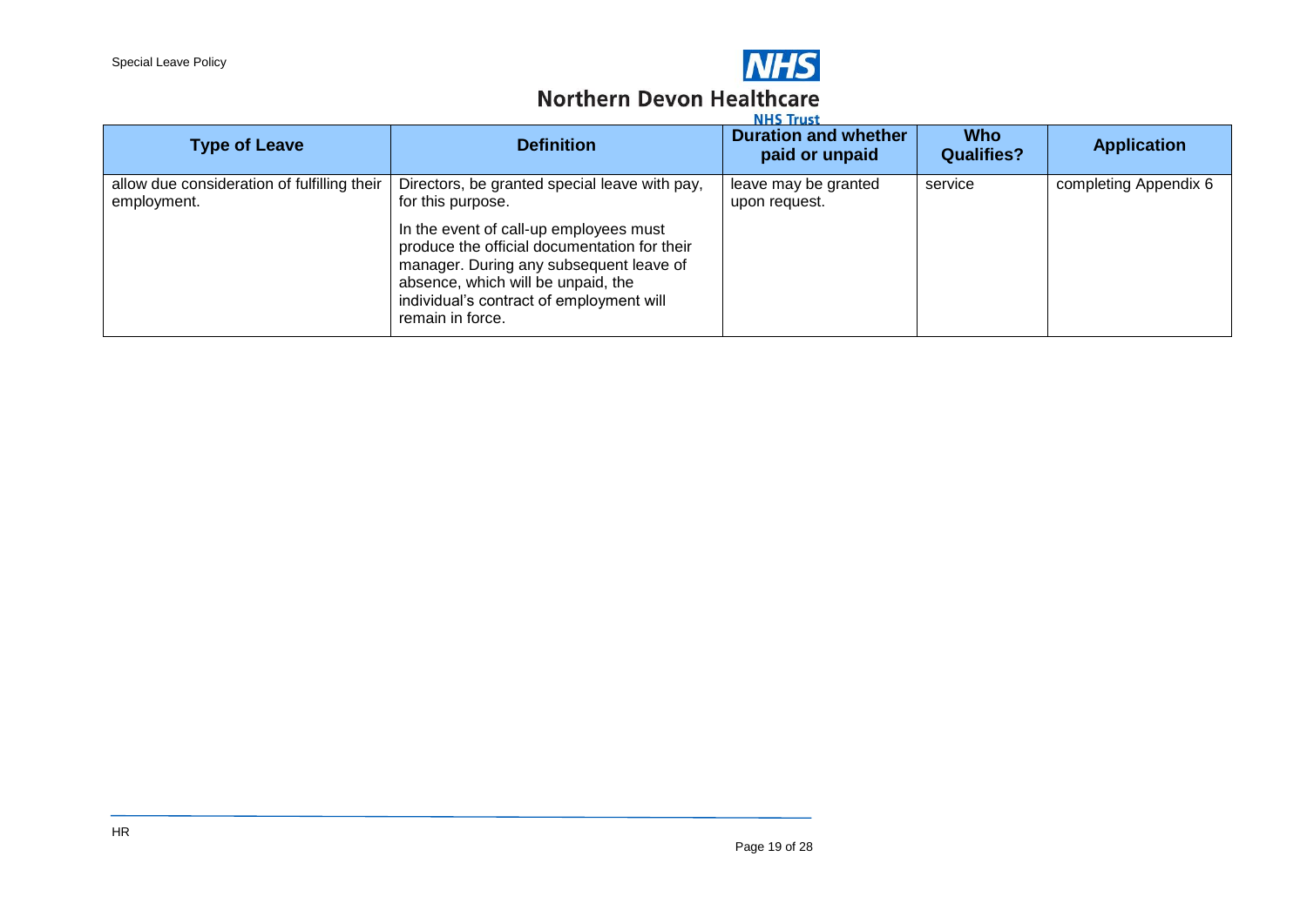

#### <span id="page-19-0"></span>**Appendix 3: Time off for dependents leave FAQ**

In many cases you may have the right to take time off work to deal with an emergency involving someone who depends on you. You can't be penalised by the Trust for taking the time off, providing your reasons for taking it are genuine.

#### **So who counts as depending on me?**

Your husband, wife or partner, child or parent, or someone living with you as part of your family can all be considered as depending on you. Others who rely solely on you for help in an emergency may also qualify.

#### **So what counts as an emergency?**

An emergency is when someone who depends on you:

- is unexpectedly ill and needs your help
- is involved in an accident or assaulted
- needs you to arrange their longer term care
- needs you to deal with an unexpected disruption or breakdown in care, such as a child-minder or nurse failing to turn up
- is pregnant and goes into labour

You can also take time off if a dependent dies and you need to make funeral arrangements or attend the funeral. The Trust does provide for compassionate leave; see the Special Leave Types, Appendix 2.

#### **What if I know in advance that the problem is going to arise?**

The legal right only covers emergencies. If you know beforehand that you're going to need time off you may be able to arrange this with your manager by taking another form of leave. If it's your child that's involved, you may be entitled to a period of parental leave (see Family Leave & Pay Policy on the Trust's Intranet).

#### **How much time can I take off?**

You have the statutory right to take as long as it takes, unpaid, to deal with the immediate emergency. For example, if your child falls ill you can take enough time off to deal with their initial needs, such as taking them to the doctor and arranging for their care. But you'll need to make other arrangements if you want to stay off work longer to care for them yourself.

#### **Will I be paid?**

The Trust provides **paid** leave to help you resolve each crisis up to a maximum of **3 paid days** in one annual leave/financial year. There is no legal obligation for the Trust to pay you for the time you take off.

#### **How much notice do I have to give?**

You must tell your manager as soon as possible why you are away from work and how long you expect to be off.

#### **Is this leave recorded?**

Yes, Appendix 5 'Special leave Approval/Record Form' must be completed by you or your manager and must be signed by you both. This information will be forwarded to Payroll to ensure the Trust has accurate attendance records.

#### **Will this time off affect my attendance monitoring?**

HR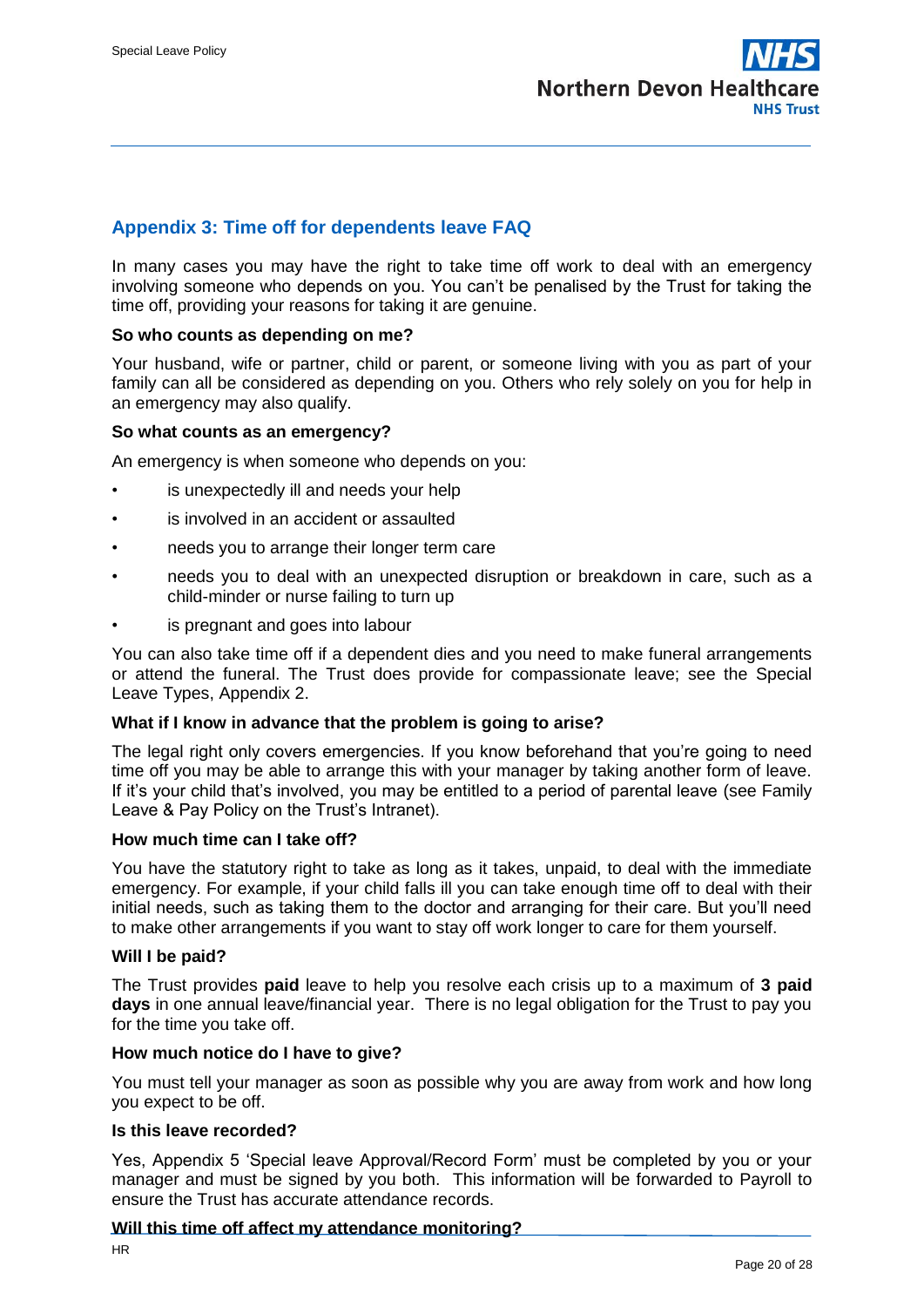

This leave will not be recorded as sickness absence however it will be recorded as part of your overall attendance.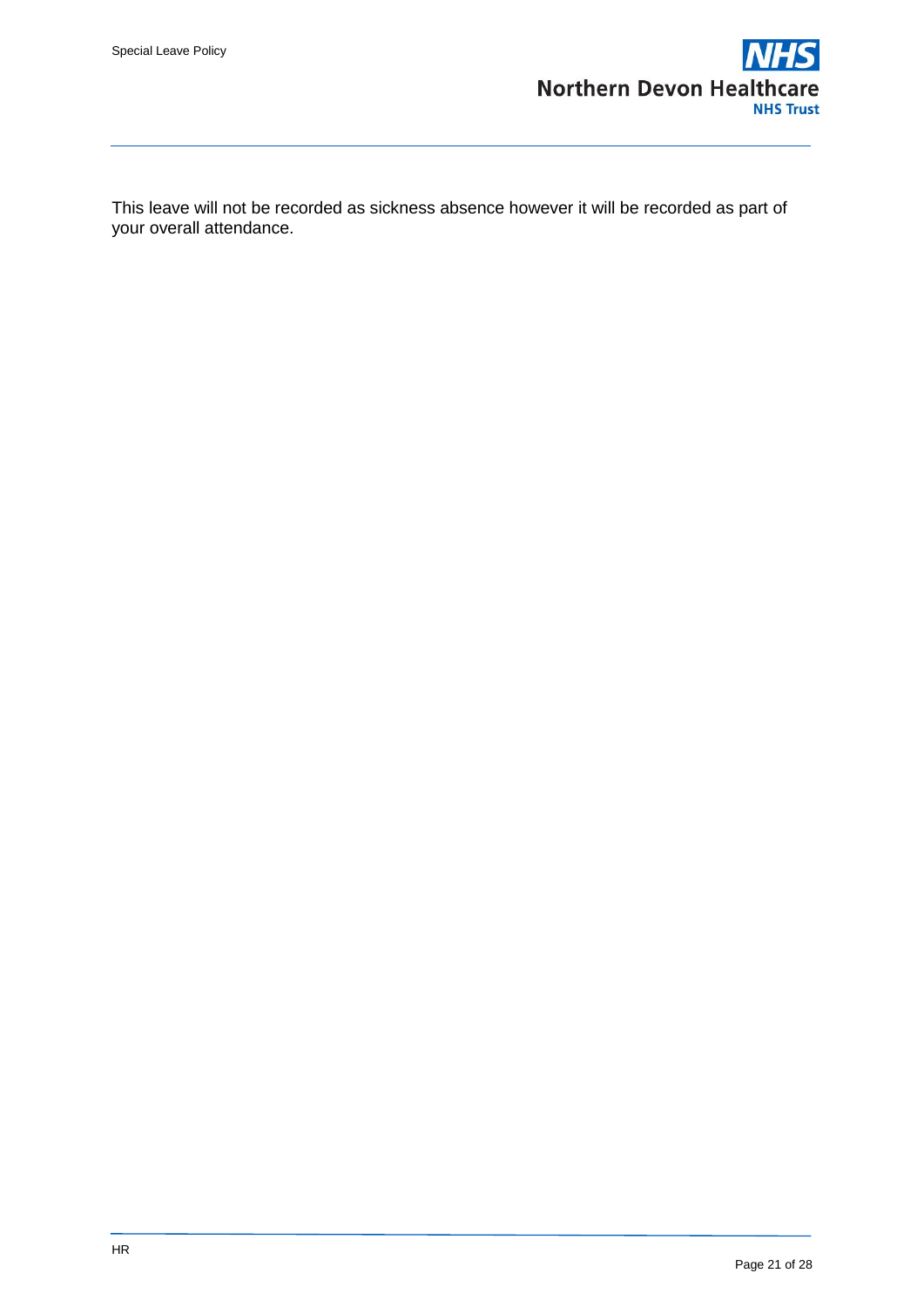

#### <span id="page-21-0"></span>**Appendix 4: Special dependent leave on becoming a carer – FAQ**

- Q. What is this leave for?
- A. It is designed for when an employee unexpectedly has to take on continuous long term (normally more than 4 continuous weeks) caring responsibilities for someone who depends on them, and needs time off work to establish this.
- Q. Can you give some examples of where it might apply?
- A. While each situation will be relatively unique an example would be an employee whose partner has suffered a stroke, has been discharged from hospital but who needs constant care at home and the employee needs to provide that care directly for a period of time. Another example could be an employee whose child has suffered a serious accident and needs constant care from the employee during their rehabilitation.
- Q. Can you explain how the entitlement works?
- A. In the situations described above the policy provides for up to 5 days (pro rata for part-time staff) paid leave to help with the time that needs to be taken to provide the care. Normally the paid leave will be taken in a single block. It can then be supplemented with additional unpaid leave subject to an overall maximum of 18 weeks. Thus taking the example above of an employee whose partner has suffered a stroke, the employee may look to take 8 weeks of leave to directly care for their partner. In that situation they would get 1 week of paid leave and 7 weeks of unpaid leave.
- Q. If I was unlucky enough to experience both the examples above in the same leave year would I get 2 lots of "Special dependent leave on becoming a carer"?
- A. You would not be entitled to the full entitlement twice. If you had used 1 week of paid leave and 7 weeks of unpaid leave for the 1st event, you could use up to 10 weeks of unpaid leave for the 2nd event. The total in any one year cannot exceed a maximum of 1 week paid and 17 weeks unpaid.
- Q. Can I apply for the entitlement again in the next leave year?
- A. You cannot apply for leave related to the same caring event. However if you are unfortunate enough to have a second completely unrelated event the following year, you are able to apply for the entitlement again.
- Q. If I have a child or relative who has long term on-going caring needs, can I use the entitlement to take time off to attend hospital appointments with them?
- A. No. This form of special leave is not intended for this situation.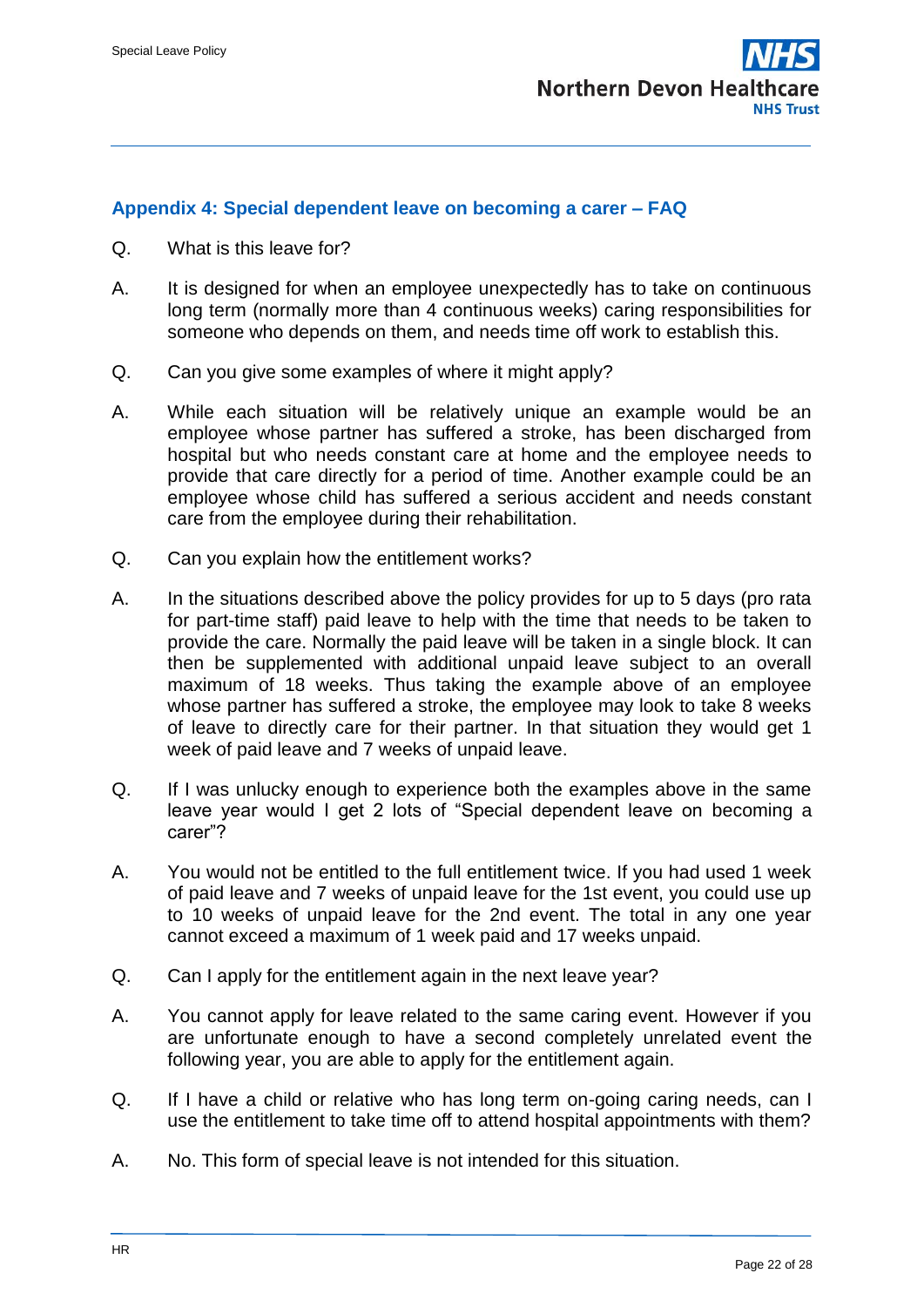- Q. If I am not entitled to special paid leave for this what options do I have to manage the situation where I have a child or relative who has long term ongoing caring needs requiring me take time off to attend regular or periodic hospital appointments with them?
- A. Although you would not be entitled to special paid leave we would expect your manager to facilitate you being able to take the time off to attend the appointment with your child or relative unless there were exceptional service related circumstances that prevented this. The time taken could be taken as annual leave, unpaid leave or time owing. Additionally if you do not have time owing you could agree with your manager to take the time and make it up. If you work part time it might be possible to rearrange your working days that week.

If having to take time off to attend hospital appoints with a child or relative for whom you are the carer it is going to be regular feature, it is recommended that you agree with your manager a standing personal plan for managing the situation. This will allow you and your manager to proactively plan for the leave occurrences and give you both a degree of certainty.

For example if historically you have had to attend an average of 5 appointments a year you may agree as part of your plan that you will accrue and bank hours over the year to that level to use for the appointments. Alternatively if for example you normally work Monday, Tuesday and Thursday and the outpatient appointment clinics for your child tend to fall on a Thursday, your plan may agree that on those occasions you can change your working week to Monday, Tuesday and Wednesday etc.

Each plan will of course need to be tailored to the specific circumstances of the case and the suggestions above are only illustrative examples. Reference should be made to the Trust's Flexible Working Policy/Procedure.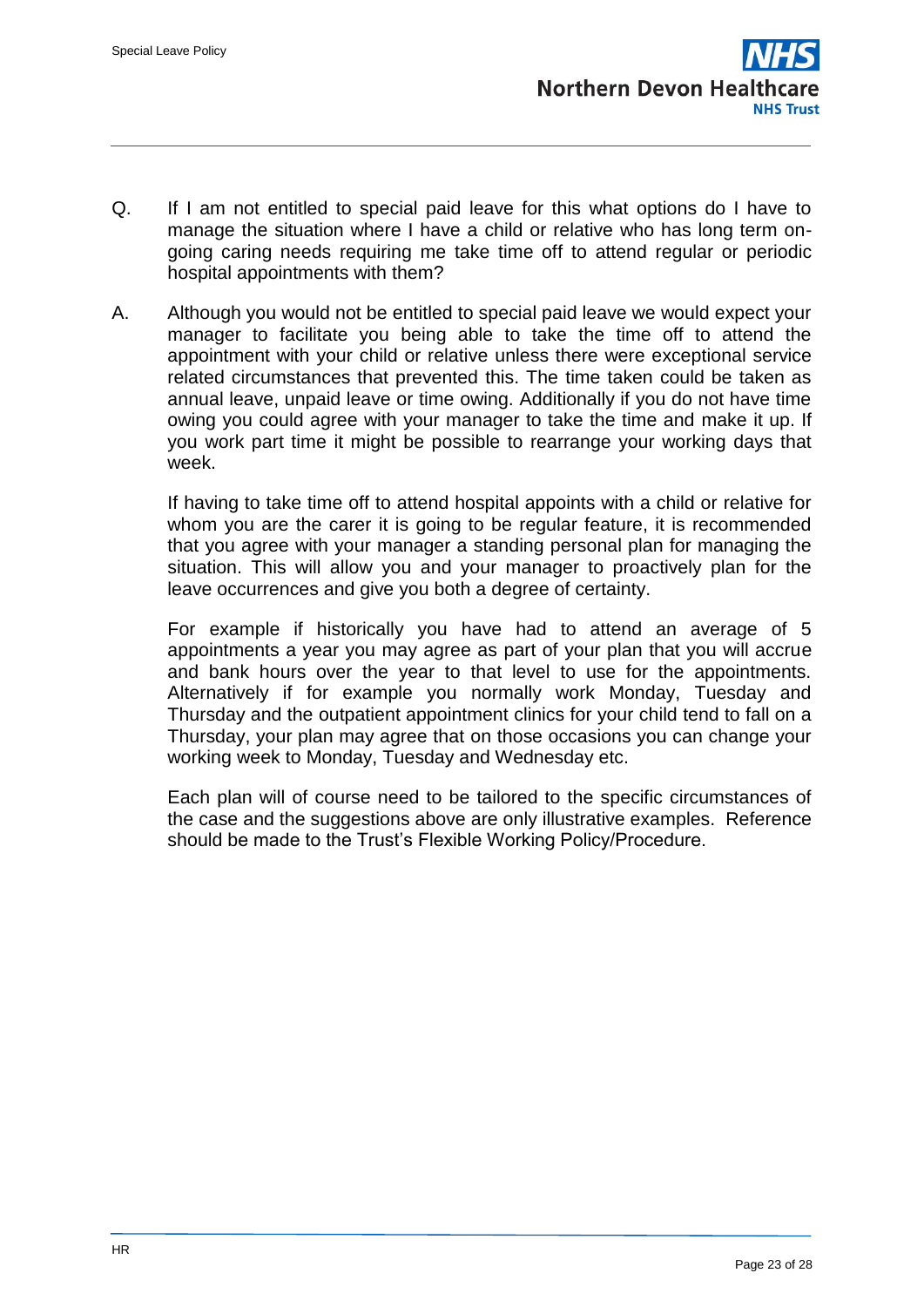

## <span id="page-23-0"></span>**Appendix 5: Special Leave Approval/ Record Form**

## **To be completed by Employee or Manager if request is received over the telephone:**

| <b>Employee Name</b>                                                                                                                                                                                                              |  |      |           | <b>Job Title</b>                                     |                         |  |  |  |
|-----------------------------------------------------------------------------------------------------------------------------------------------------------------------------------------------------------------------------------|--|------|-----------|------------------------------------------------------|-------------------------|--|--|--|
| <b>Ward/Department</b>                                                                                                                                                                                                            |  |      |           | <b>Directorate</b>                                   |                         |  |  |  |
| Location                                                                                                                                                                                                                          |  |      |           | Date form completed                                  |                         |  |  |  |
| Type of leave requested                                                                                                                                                                                                           |  |      |           |                                                      |                         |  |  |  |
| 1. Emergency time off to care for dependents                                                                                                                                                                                      |  |      |           | 2. Special dependent leave on becoming a carer       |                         |  |  |  |
| 3. Compassionate leave (Bereavement/Serious or<br>Terminal illness/ Emergency admission)                                                                                                                                          |  |      |           | 4. Funeral of work colleague                         |                         |  |  |  |
| 5. Exceptional/ Domestic leave                                                                                                                                                                                                    |  |      |           | 6. Unpaid Leave                                      |                         |  |  |  |
| 7. Gender Re-Assignment                                                                                                                                                                                                           |  |      |           |                                                      |                         |  |  |  |
| Dates for leave:                                                                                                                                                                                                                  |  | From |           | To                                                   | Returning to work<br>on |  |  |  |
| <b>Reason for request</b>                                                                                                                                                                                                         |  |      |           |                                                      |                         |  |  |  |
|                                                                                                                                                                                                                                   |  |      |           |                                                      |                         |  |  |  |
|                                                                                                                                                                                                                                   |  |      |           |                                                      |                         |  |  |  |
| <b>Managers' Name</b>                                                                                                                                                                                                             |  |      |           | Managers' Job Title                                  |                         |  |  |  |
| I confirm that I have authorised paid leave                                                                                                                                                                                       |  |      |           | <b>From</b>                                          | <b>To</b>               |  |  |  |
| I confirm that I have authorised unpaid leave                                                                                                                                                                                     |  |      |           | From                                                 | <b>To</b>               |  |  |  |
| OR I have not been able to agree this request because (provide<br>copy to individual)                                                                                                                                             |  |      |           |                                                      |                         |  |  |  |
| Date                                                                                                                                                                                                                              |  |      |           | Employee Signature<br>Date                           |                         |  |  |  |
|                                                                                                                                                                                                                                   |  |      |           | Or Request Exceeds Policy standard of 3 days leave   |                         |  |  |  |
| I have escalated this request to the DGM/ Equivalent to seek<br>authorisation on this date<br>Date escalated                                                                                                                      |  |      |           |                                                      |                         |  |  |  |
| <b>DGM Authorising Managers'</b><br><b>Name</b>                                                                                                                                                                                   |  |      |           | <b>DGM Authorising Managers'</b><br><b>Job Title</b> |                         |  |  |  |
| I confirm that I have authorised paid leave                                                                                                                                                                                       |  | From | <b>To</b> |                                                      |                         |  |  |  |
| I confirm that I have authorised unpaid leave                                                                                                                                                                                     |  |      |           | From                                                 | <b>To</b>               |  |  |  |
| OR I have not been able to agree this request because (provide<br>copy to individual)                                                                                                                                             |  |      |           |                                                      |                         |  |  |  |
| <b>DGM Authorising</b><br>Date                                                                                                                                                                                                    |  |      |           | Employee Signature<br>Date                           |                         |  |  |  |
| Once signed the Line manager must complete Change of Circumstances form and provide to payroll with a copy of this form.<br>A copy of this form must be placed on the employee's personal file and a copy passed to the employee. |  |      |           |                                                      |                         |  |  |  |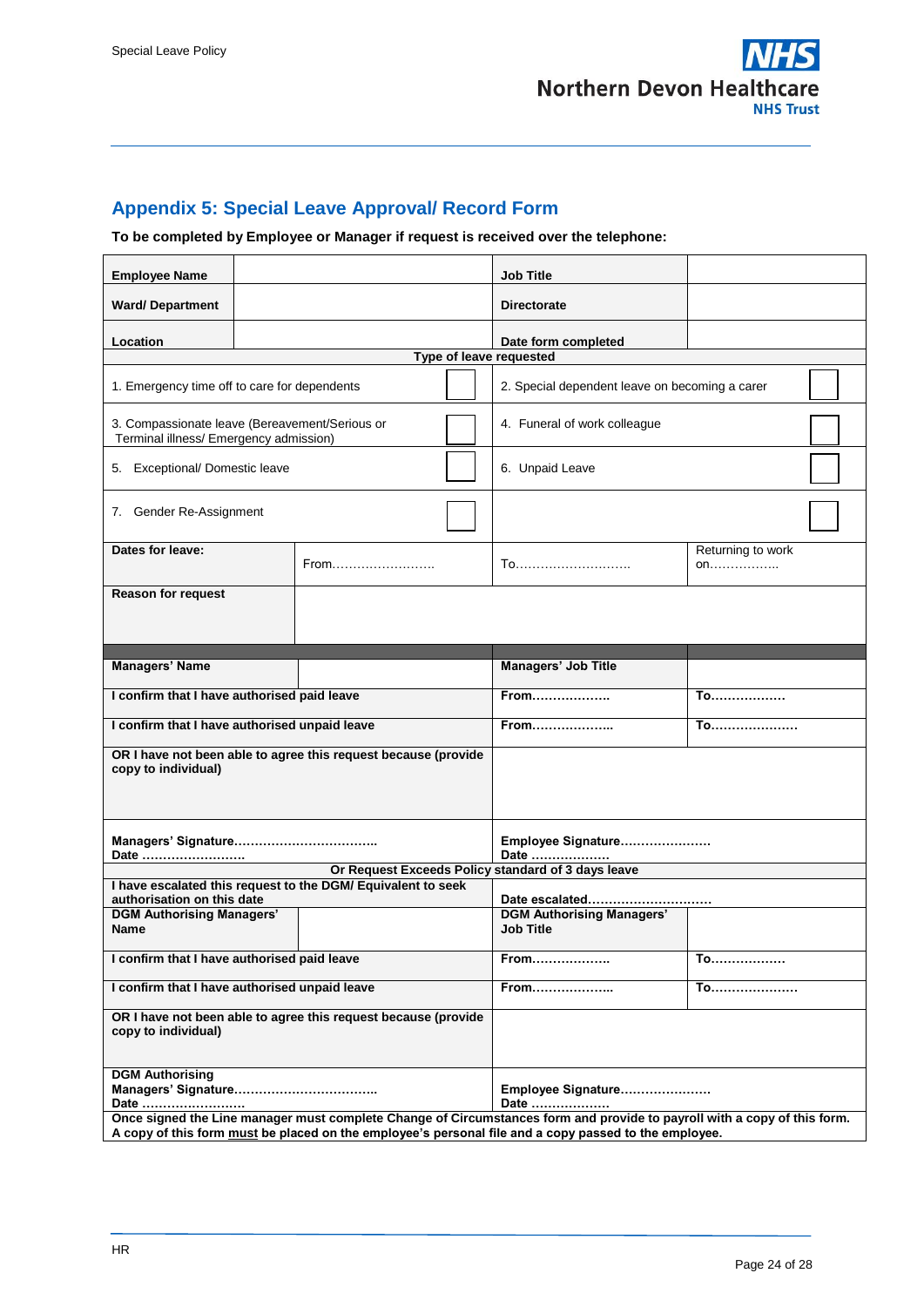

## <span id="page-24-0"></span>**Appendix 6: Public/ Civic Duties Approval Request Form**

## **To be completed by Employee**

| <b>Employee Name</b>                                                                                                                                                        |  |                                         | <b>Job Title</b>                        |                         |  |  |  |
|-----------------------------------------------------------------------------------------------------------------------------------------------------------------------------|--|-----------------------------------------|-----------------------------------------|-------------------------|--|--|--|
| Ward/<br><b>Department</b>                                                                                                                                                  |  |                                         | <b>Directorate</b>                      |                         |  |  |  |
| Location                                                                                                                                                                    |  |                                         | Date form completed                     |                         |  |  |  |
|                                                                                                                                                                             |  | Type of leave requested                 |                                         |                         |  |  |  |
| <b>Voluntary Leave for Public Duties</b><br>1.<br>Specify type of duty eg School Governor:                                                                                  |  |                                         | 2. Jury Service                         |                         |  |  |  |
| 3.                                                                                                                                                                          |  | Attendance at Court as a witness        | 4. Leave for training with Armed Forces |                         |  |  |  |
| Dates for leave:                                                                                                                                                            |  | From                                    | <u>To</u>                               | Returning to work<br>on |  |  |  |
| <b>Reason for request</b>                                                                                                                                                   |  |                                         |                                         |                         |  |  |  |
| Payment(s) made in<br>respect of these duties                                                                                                                               |  |                                         |                                         |                         |  |  |  |
| Approximate number of<br>days off per year required<br>to perform these duties                                                                                              |  |                                         |                                         |                         |  |  |  |
| <b>Benefits to the</b><br><b>Organisation in approving</b><br>the application                                                                                               |  |                                         |                                         |                         |  |  |  |
| How may this affect the<br>organisation's ability to<br>provide the service and<br>how may this be<br>addressed?                                                            |  |                                         |                                         |                         |  |  |  |
| <b>Specific Dates of Leave</b><br>requested on this<br>occasion                                                                                                             |  | From:<br>To:<br>Date returning to work: |                                         |                         |  |  |  |
| <b>Original letter confirming</b><br>dates of notice seen and<br>photocopy attached                                                                                         |  | Yes/No.                                 |                                         |                         |  |  |  |
| Managers' Name                                                                                                                                                              |  |                                         | Managers' Job Title                     |                         |  |  |  |
| I confirm that I have authorised paid leave                                                                                                                                 |  |                                         | From                                    | To.                     |  |  |  |
| I confirm that I have authorised unpaid leave                                                                                                                               |  |                                         | From                                    | To                      |  |  |  |
| OR I have not been able to agree this request because (provide copy to individual)<br>NB. Requirement to attend court as a juror or witness cannot be refused by the Trust. |  |                                         |                                         |                         |  |  |  |
|                                                                                                                                                                             |  |                                         |                                         |                         |  |  |  |
| Date                                                                                                                                                                        |  |                                         | Employee Signature<br>Date              |                         |  |  |  |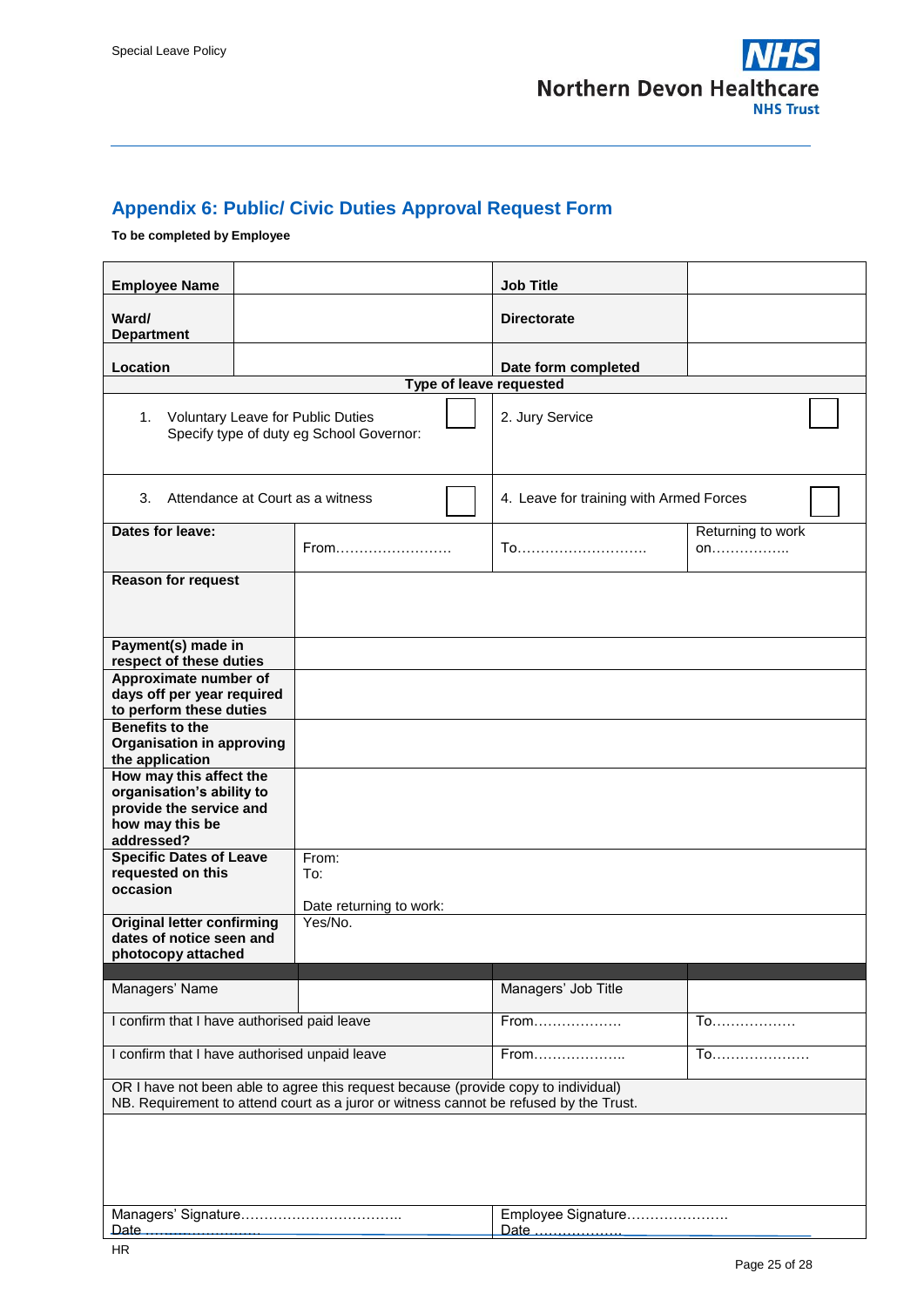

**Once signed the Line manager must complete Change of Circumstances form and provide to payroll with a copy of this form. A copy of this form must be placed on the employee's personal file and a copy passed to the employee.**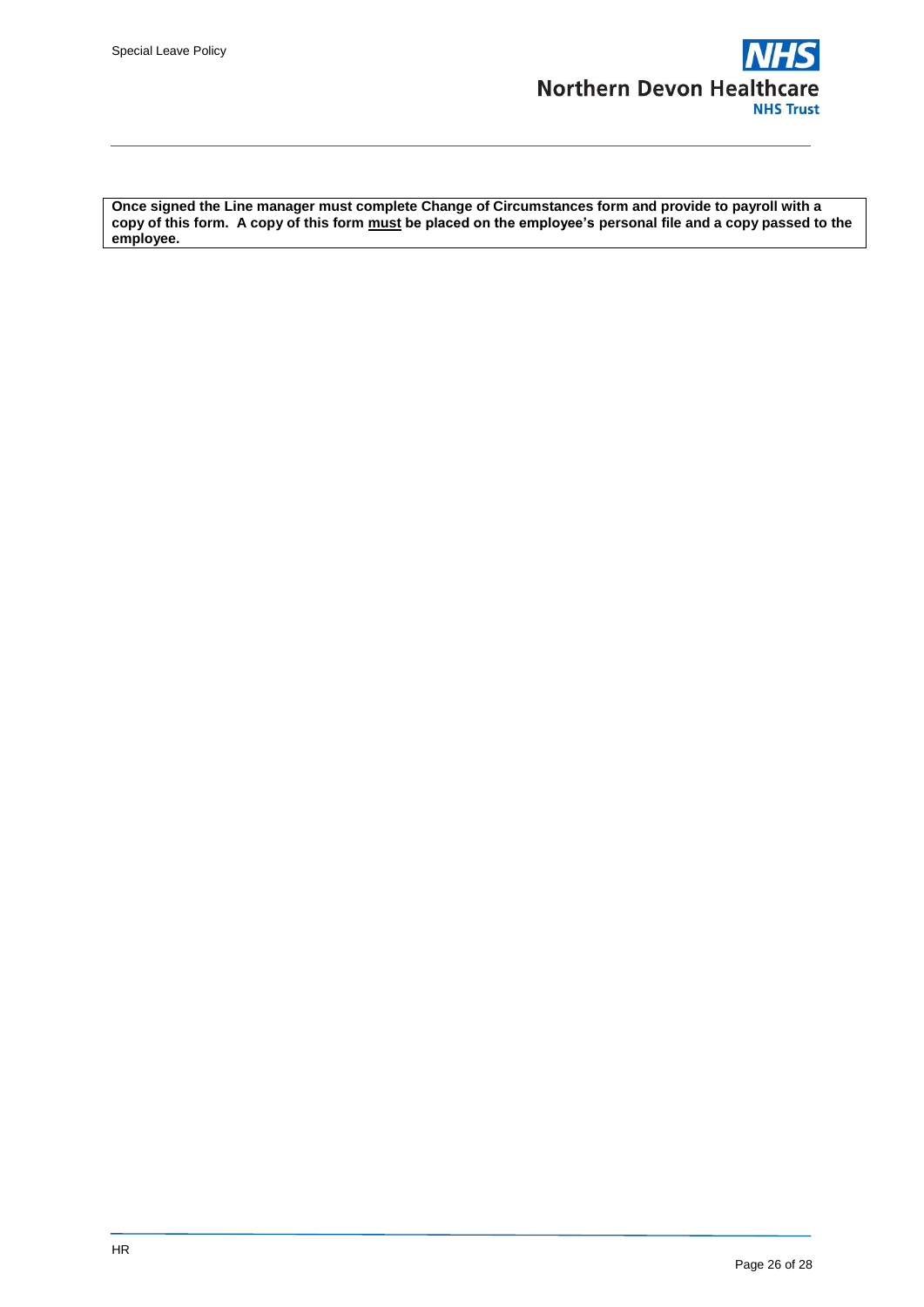<span id="page-26-0"></span>

|  |  | PLEASE COMPLETE IN CAPITAL LETTERS: |
|--|--|-------------------------------------|
|  |  |                                     |

First Name:

Department: Base:

Contact Number:

Name of Trade Union Representative or Workplace Colleague:

**Details of leave applied for and decision of manager (attach a copy of your special leave application form and any correspondence from/to your manager)**

**Grounds for your appeal (set out why you are not happy with the response received to your request for special leave):**

**Desired Outcome (detail your desired outcome and any compromise that you would be prepared to accept):**

Employee's signature:……………………………. Date:……………………………..